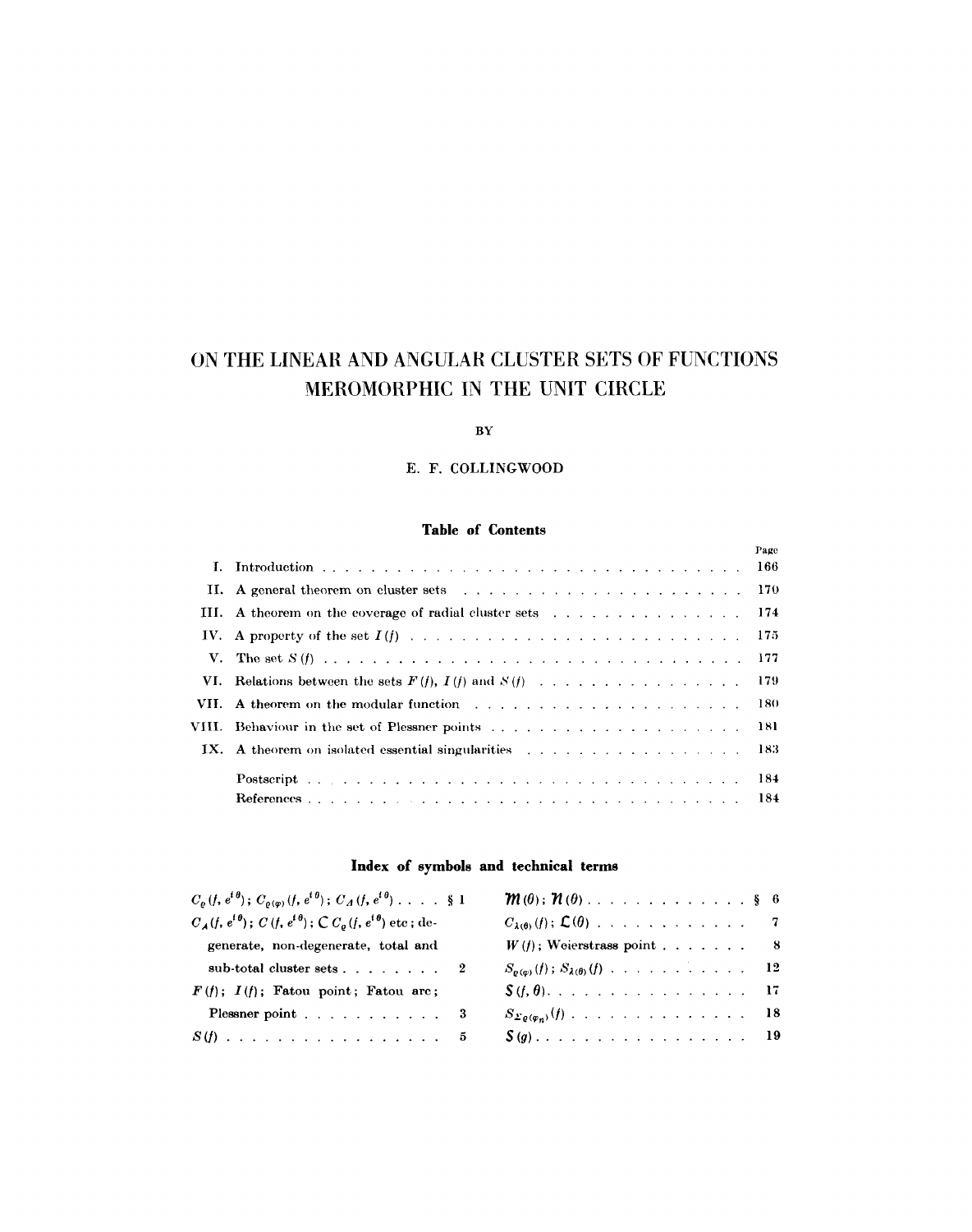#### **I. Introduction**

1. Let the function  $w=f(z)$  be meromorphic in the unit circle  $|z|<1$  and denote by  $C_o = C_o(f, e^{i\theta})$  the radial cluster set of  $f(z)$  at the point  $z = e^{i\theta}$  which is defined as follows:  $a \in C_{\varrho}(f, e^{i\vartheta})$  if there is a sequence  $r_1 < r_2 < \cdots < r_n < \cdots$ ,  $\lim_{n \to \infty} r_n = 1$ , such that  $\lim_{n \to \infty} f(r_n e^{i\theta}) = a$ . Evidently  $C_{\varrho}(f, e^{i\theta})$  is a closed non-empty set and is either a single point or a continuum. In the former case we say that  $f(z)$  has a radial limit at the point  $z = e^{i \theta}$ .

If we donote by  $\rho(\varphi)$  the chord of the unit circle through a point  $z=e^{i\theta}$  and inclined at the angle  $\varphi$ ,  $-\frac{\pi}{2} < \varphi < \frac{\pi}{2}$ , to the radius through  $e^{i\theta}$ , positive angles being measured to the right of the radius and negative angles to the left, we define *the chordal cluster set*  $C_{\varrho(\varphi)}(f, e^{i\theta})$  in a similar way. We say that  $a \in C_{\varrho(\varphi)}(f, e^{i\theta})$  if there is a sequence  $t_1 > t_2 > \cdots > t_n > \cdots$ ,  $\lim_{n \to \infty} t_n = 0$ , such that  $\lim_{n \to \infty} f(e^{i\theta}(1 - t_n e^{i\varphi})) = a$ . Again,  $C_{q(\varphi)}(f, e^{i\theta})$  is either a single point or a continuum, and  $C_{q(0)}(f, e^{i\theta})$  is the radial cluster set  $C_{\rho}(f, e^{i\theta}).$ 

Similarly, let  $\Lambda$  be an angle in the unit circle formed by two chords passing through  $e^{i\theta}$ , and define the corresponding *angular cluster set*  $C_A(f, e^{i\theta})$ . We say that  $a \in C_A(f, e^{i\theta})$  if there is a sequence of points  $\{z_n\}$  contained in  $\Delta$  such that  $\lim z_n = e^{i\theta}$ and  $\lim_{n\to\infty}f(z_n)=a$ . Again,  $C_A(f,e^{i\theta})$  is a closed non-empty set and is either a single point or a continuum.<sup>1</sup> Further, if  $\Delta_1 \subseteq \Delta_2$  then plainly  $C_{\Delta_1}(f, e^{i\theta}) \subseteq C_{\Delta_2}(f, e^{i\theta})$ .

2. We now define the *outer angular cluster set*<sup>2</sup> of  $f(z)$  at the point  $z=e^{i\theta}$  as the union

$$
C_{\mathcal{A}}(f, e^{i\theta}) = \bigcup_{\Delta} C_{\Delta}(f, e^{i\theta})
$$

<sup>&</sup>lt;sup>1</sup> This is the notation introduced in COLLINGWOOD and CARTWRIGHT [5], p. 139. Generally, the notation we use is either taken from that paper, which will be cited hereafter as C-C, or is derived from it in an obvious way. A different convention has been adopted by Japanese authors. (Numbers in brackets refer to the list of references at the end of the present paper.)

The connectivity of  $C_A$  and other cluster sets on locally connected sets can be established by ad hoc arguments (cf. C -C, pp. 90-92). The following general topological method, which puts the matter in a few lines, I owe to Professor WILFRED KAPLAN. Let  $D_t$  be the set of values taken by  $f(z)$  in the intersection of  $\Delta$  with the disc  $|e^{i\theta} - z| < t$ . Then, writing  $D_t$  for the closure of  $D_t$ , an equivalent definition of  $C_A(f, e^{i\theta})$  is  $C_A(f, e^{i\theta}) = \bigcap_n \overline{D_t}_n$ , where  $t_n \to 0$  as  $n \to \infty$ . Since  $D_t$  is connected for all t it follows by a well-known theorem (see, for example, HAUSDORFF, Mengenlehre, p. 163, XVIII) that  $C_A(f e^{i\theta})$  is connected.

<sup>&</sup>lt;sup>2</sup> GROSS [6] used the term *innere Häufungsbereich* for this set.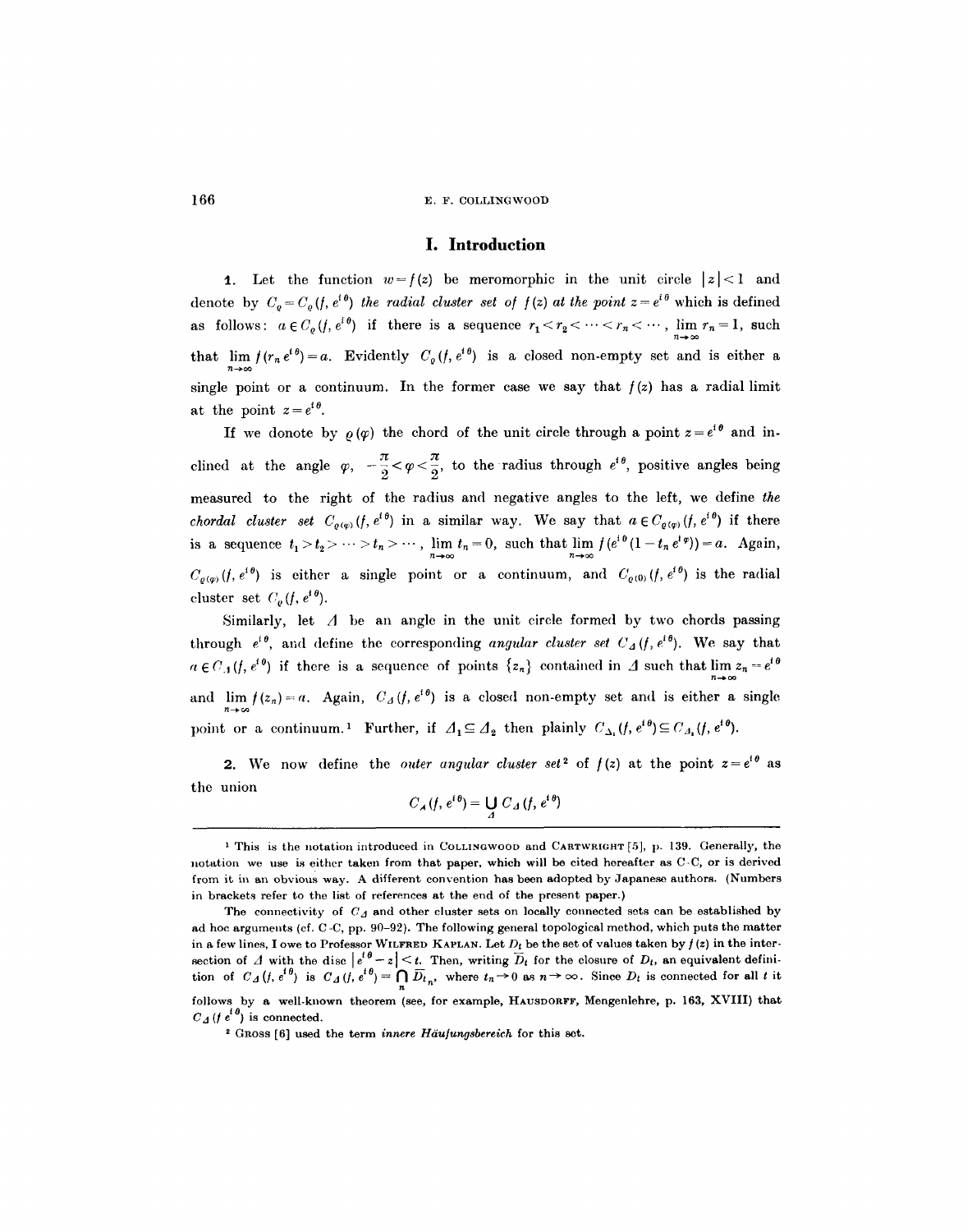taken over all angles  $\Delta$  between pairs of chords through  $z=e^{i\theta}$ .  $C_{\mathcal{A}}(f, e^{i\theta})$  is a nonempty  $F_a$ .

We can clearly define the cluster set of  $f(z)$  at  $z=e^{i\theta}$  with respect to any curve in  $|z|$ <1 ending at this point, or any continuum or any sequence having this point as a frontier or limit point. But these definitions will be introduced as they are required.

The *cluster set*  $C(f, e^{i\theta})$  of  $f(z)$  at the point  $z=e^{i\theta}$  is a familiar notion<sup>1</sup> defined as follows:  $a \in C(f, e^{i\theta})$  if there is a sequence of points  $\{z_n\}$  contained in the unit circle such that  $\lim_{n\to\infty} z_n=e^{i\theta}$  and  $\lim_{n\to\infty} f(z_n)=a$ .  $C(f, e^{i\theta})$  is either a single point or a closed continuum.

We shall say that a cluster set or union of cluster sets is *degenerate* if it consists of a single point; otherwise it is *non-degenerate. 2* We denote the complements of cluster sets with respect to the closed plane or the sphere on which the plane is projected stereographically by  $C C_a$ ,  $C C_A$ ,  $C C_A$ ,  $\cdots$  etc. A cluster set or union of cluster sets whose complement is empty, so that it covers the whole  $w$ -plane or the whole w-sphere, we shall call *total;* and one whose complement is not empty we shall call sub-total,<sup>3</sup> the degenerate cluster sets being a sub-class of the sub-total cluster sets.

3. The classical Theorem of Fatou<sup>4</sup> states that  $if f(z)$  is regular and bounded in  $|z|<1$ , then  $\lim_{z\to 0} f(z)$  exists uniformly as  $z\rightarrow e^{i\theta}$  in the angle  $|\arg(1-ze^{-i\theta})|\leq \frac{\pi}{2}-\delta$  for *all*  $\delta > 0$  *and p.p. on the circumference*  $|z| = 1$ . That is to say,  $f(z)$  has an (outer) angular limit, and therefore also a radial limit p.p. It was subsequently proved by R. Nevanlinna that the same property holds in the more general case of a meromorphic function  $f(z)$  whose characteristic  $T(r, f)$  is bounded.

The companion *Theorem of F and M. Riesz* states that *if*  $f(z)$  *is regular and bounded in*  $|z| < 1$  and has the same radial limit a, that is to say, if  $C_o(f, e^{i\theta}) = a$ , for *a set of points e*<sup>+6</sup> *of positive measure on*  $|z|=1$ , *then*  $f(z)=a$ . This theorem was also extended by R. Nevanlinna to meromorphic functions of bounded characteristic.<sup>5</sup>

Notation of C-C, p. 120.

<sup>2</sup> Cf. WHYBURN, *Analytic Topology,* p. 30.

<sup>&</sup>lt;sup>3</sup> These notions, like that of the cluster set itself, go back to PAINLEVÉ, C. R. 131 (1900), pp. 487-492, who spoke of singularities of a function as being points of complete or incomplete indetermination. We avoid the word "complete" because of its other uses in set theory

<sup>4</sup> We use the notation *p.p.* to denote *almost every.where;* and *mE* or m (E) to denote the measure of a set E.

<sup>&</sup>lt;sup>5</sup> R. NEVANLINNA, *Eindeutige analytische Funktionen* (1936), pp. 190-197. Cited hereafter as E.A.F.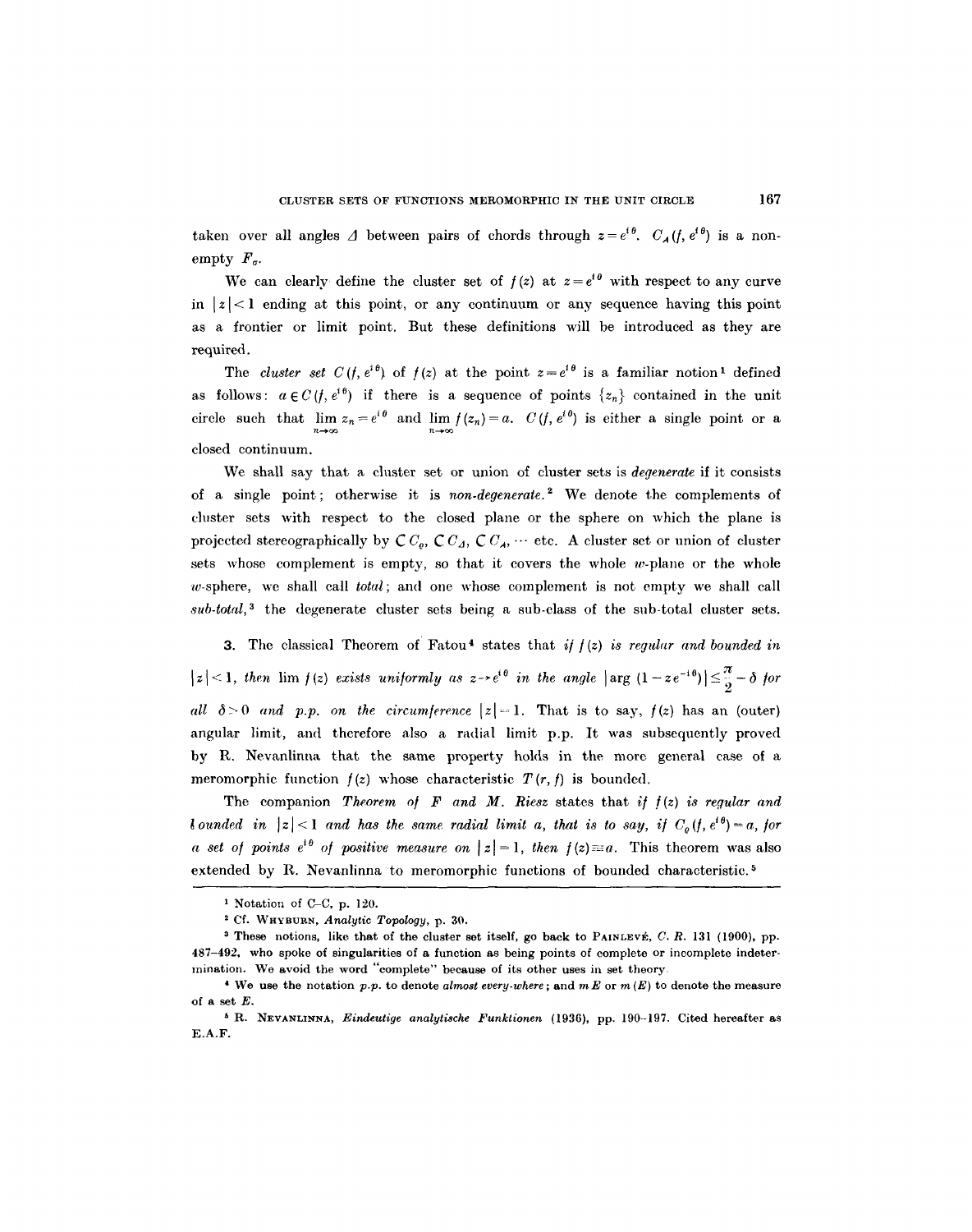4. These famous theorems have been deepened and extended in a variety of ways and have given rise to what is now an extensive theory. An important generalisation of Fatou's Theorem for an unrestricted meromorphic function is due to Plessner. To state the theorem, and for subsequent developments, it is convenient to introduce some further definitions and technical terms. We shall call a point  $z = e^{i\theta}$ *a Fatou point for*  $f(z)$  *if*  $C_A(f, e^{i\theta})$  *is degenerate and if*  $\lim f(z)$  *exists uniformly as*  $z\rightarrow e^{i\theta}$  in any angle  $\Delta$  between chords through  $e^{i\theta}$ ; and the set of Fatou points for  $f(z)$ on the circumference  $|z|=1$  we shall denote by  $F(t)$ .<sup>1</sup> We shall call  $z=e^{i\theta}$  a Plessner point for  $f(z)$  if  $C_A(f, e^{i\theta})$  is total for every angle  $\Delta$  between pairs of chords through  $e^{i\theta}$ *however small the angle may be;* and the set of Plessner points for  $f(z)$  on  $|z|=1$  we shall denote by *I(/).* Another notion that will be useful to us is that of *a Fatou arc for f(z).* This is defined as an arc of the circumference  $|z|=1$  which is an open arc of the frontier of a simply connected Jordan domain in  $|z|<1$  in which either  $f(z)$  or, for some  $a \neq \infty$ ,  $1/(f(z)-a)$  is bounded. It follows at once from Fatou's Theorem, by conformal mapping, that  $F(f)$  is p.p. on a Fatou arc.<sup>2</sup>

The theorem of Plessner referred to above is

Plessner's Theorem A.<sup>3</sup> If  $f(z)$  is meromorphic in  $|z| < 1$ , then almost all points of  $|z|=1$  belong either to  $F(f)$  or to  $I(f)$ .

We note that  $I(f) \subseteq C F(f)$ .<sup>4</sup> Indeed, a Plessner point is in an obvious sense the antithesis of a Fatou point.

For a bounded function,  $I(f)$  is empty and the theorem reduces to Fatou's Theorem.

A second theorem of Plessner generalises the Riesz Theorem in a similar way. This theorem is

**Plessner's Theorem B.<sup>5</sup> If**  $f(z)$  **is meromorphic in**  $|z| < 1$  **and if**  $f(z)$  **has the same** *outer angular limit a, that is if*  $C_A(f, e^{i\theta}) = a$ , *for a set of points*  $e^{i\theta}$  *of positive measure, then*  $f(z) \equiv a$ .

<sup>6</sup> PLESSNER [10], p. 224. This theorem was first proved for regular functions by PRIVALOFF (see BIEBERBACH, *Funktionentheorie*, vol. II, 2nd ed., p. 158, or LUSIN and PRIVALOFF [8], p. 164).

**i Notation and terminology of C-C, p. 95.** 

**<sup>2</sup> Cf. C-C, p. 98.** 

**a PLESSNER [10], p. 220. Plessner states his theorem in the slightly weaker form with the set**   ${e^{i\theta}}$  for which  $C_A (f, e^{i\theta})$  is degenerate in place of the set  $F (f)$  for which the angular limits  $C_A (f, e^{i\theta})$ **are also uniform. His argument, however, actually proves the theorem as we state it here (arid as it**  is stated in C-C). It will be noted that  $C_A(f, e^{\cdot y})$  degenerate does not necessarily imply that  $\lim f(z)$ exists uniformly in every Stolz angle  $\Lambda$  at  $e^{i\theta}$  as is the case if  $e^{i\theta} \in F(f)$ .

**<sup>4</sup> For sets on the circumference**  $|z|=1$  **the notation C of course denotes the complements with respect to that space.**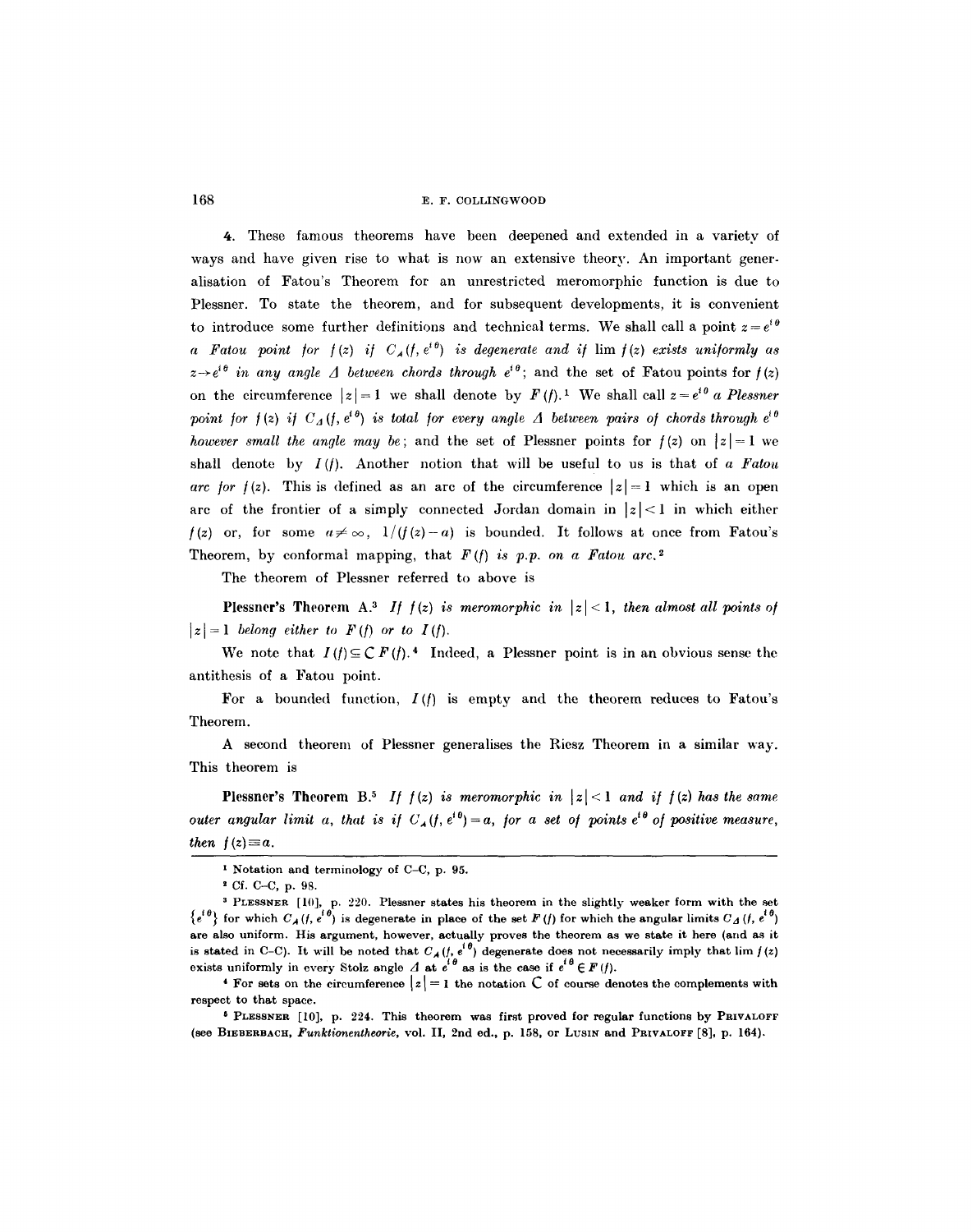It has been shown by counter examples<sup>1</sup> that radial limits cannot be substituted for outer angular limits in this theorem. To prove a uniqueness theorem of this kind for radial limits a more stringent condition must be imposed on the set of points  $e^{i\theta}$ at which the limit is attained. Lusin and Privaloff were the first to show the significance of sets of category  $II^2$  in this problem. In order to state their theorem we require the following definition. *A set E is said to be metrically dense in (or on) an interval*  $\alpha$  *if, given any sub-interval*  $\beta \subset \alpha$ , the intersection  $E \cap \beta$  is of positive measure. For an open interval this is equivalent to saying that  $E$  is metrically dense at every point of the interval.<sup>3</sup>

We can now state the

Theorem of Lusin and Privaloff.<sup>4</sup> If  $f(z)$  is regular in  $|z| < 1$  and has the same *radial limit a, i.e., if*  $C_{\rho}(f, e^{i\theta}) = a$  for a set  $\mathcal{M}_{a}(\theta)$  of points  $z = e^{i\theta}$ ,  $\mathcal{M}_{a}(\theta)$  being both *metrically dense and of category II on an arc*  $\alpha$  *of*  $|z|=1$ , *then*  $f(z)=a$ .

More recently, in 1939, F. Wolf<sup>5</sup> proved a related theorem which we state in language of cluster sets as follows:

Wolf's Theorem. Suppose that  $f(z)$  is regular in  $|z| < 1$  and that there is a set  $\mathcal{W}(0)$  of points  $z=e^{i\theta}$ ,  $\mathcal{W}(0)$  being a  $G_{\delta}$  dense on an arc  $\alpha$  of  $|z|=1$ , such that  $\infty \in \mathcal{C}$   $C_{\varrho}(f, e^{i\theta})$  for all  $e^{i\theta} \in \mathcal{W}(0)$ . Then if there is a number  $a \neq \infty$  such that  $a \in C_{\varrho}(f, e^{i\theta})$ *p.p. on*  $\alpha$ *, we have*  $f(z) \equiv a$ *.* 

5. By combining the ideas in the proofs of these last two theorems we prove a new theorem, no longer restricted to regular functions, which contains them both. This is Theorem 1. of the present paper. In addition to the known theorems of Lusin and Privaloff and of Wolf, which emerge as corollaries, Theorem 1 leads to new results on the coverage of the radial cluster sets of  $f(z)$  on a sufficiently extensive set of points of the circumference  $|z|=1$ . The typical result is Theorem 2. This in turn leads to the introduction of a new notion, namely that of *the set, which we denote by S(f), of points*  $z = e^{i\theta}$  *at which the radial cluster set C<sub>o</sub>(f,*  $e^{i\theta}$ *) is total, and the* investigation of its properties.

<sup>1</sup> LusIN and PRIVALOFF [8], pp. 183-185.

<sup>2</sup> Sets of the first and second categories are called of category I and of category II respectively. <sup>3</sup> Cf. Hobson, *Theory of Functions of a Real Variable*, vol. I, 2nd ed., pp. 178-179, for the

definition of a set metrically dense at a point. A set metrically dense on an interval is called by LusIN and PRIVALOFF (I.c. p. 187) *réduit* on that interval.

<sup>&</sup>lt;sup>4</sup> LUSIN and PRIVALOFF [8], pp. 187-188.

i F. WOLF [13].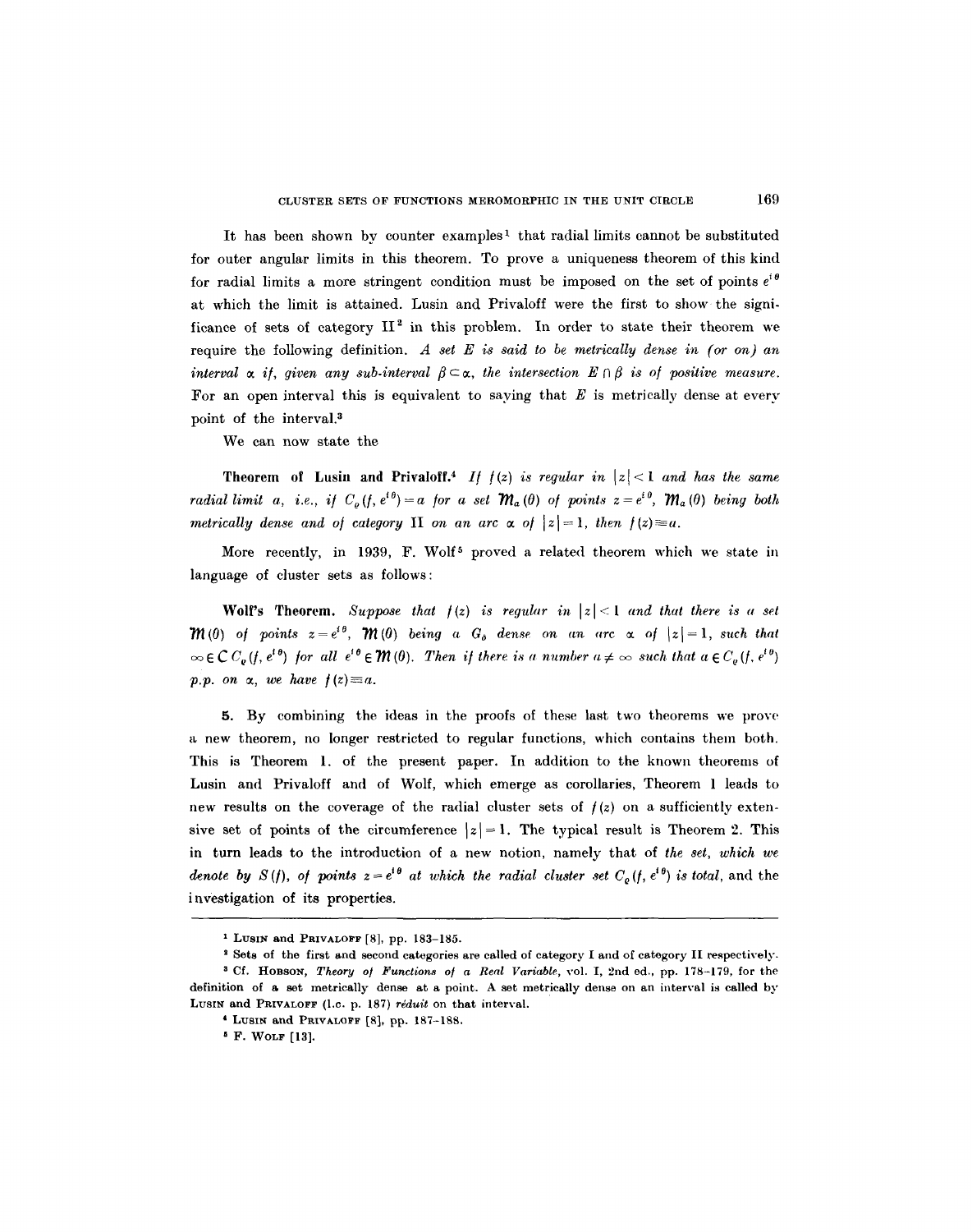This set  $S(f)$  is the antithesis of the set at which  $f(z)$  has a radial limit, which latter is the set that has hitherto been most closely studied; and the relationship between the two sets may be expected to be analogous to that between  $I(f)$  and  $F(f)$ . There is no simple relation between  $S(f)$  and  $I(f)$ , such as inclusion of one in the other. We prove, however, that  $S(f)$  and  $I(f)$  are topologically equivalent in the sense that they differ only by a set which is of category I on the circumference  $|z|=1$  (Theorem 5) and that if either is dense on an arc  $\alpha$  of the circumference then both are residual on  $\alpha$  (Theorems 3, 6 and 7). We thus obtain existence theorems for  $S(f)$  and  $I(f)$  in terms of one another and, in virtue of Plessner's Theorem A, in terms also of the set  $F(f)$ . We can prove, for example (Theorem 9), that for the modular function  $\mu(z)$  defined in the circle  $|z| < 1$ ,  $S(\mu)$  is residual on  $|z| = 1$ .

Although our results are stated for the most part for radial cluster sets our methods are equally applicable to chordal or more general cluster sets, and the basic lemmas are proved in a form sufficiently general to yield these extensions of the main results, the formulations of which are obvious.

By the same methods we prove a somewhat stronger form of a recent theorem of )Icier on the distribution of the chords at a given Plcssuer point on which the chordal cluster sets are total. This result, which is Theorem 10, does not, however, establish the existence of any point  $z=e^{i\theta}$  at which the radial cluster set or a chordal cluster set in a given direction is total. It is Theorem  $6$  that is the existence theorem for such points.

Finally, for completeness, and although it does not accord strictly with the title of this paper, we give a theorem on the distribution of the total linear cluster sets of a uniform function at an isolated essential singularity. This is Theorem 11. It is an obvious analogue of Theorem 10 and is proved in the same way.

#### **II. A general theorem on linear cluster sets**

6. We begin by proving as a lemma what amounts to a generalisation to meromorphic functions and to linear, but not necessarily radial, cluster sets of the prelimiuary part of Wolf's theorem. The proof derives partly from Wolf and partly from Lusin and Privaloff. We shall use  $\mathcal{M}(0)$  and  $\mathcal{M}(0)$  throughout to denote sets of points  $e^{i\theta}$  on the circumference  $|z| = 1$ .

**Lemma 1.** Suppose that  $f(z)$  is meromorphic in  $|z| < 1$  and that for some fixed  $\varphi, \quad -\frac{\pi}{2} < \varphi < \frac{\pi}{2}$ , and some complex number a, finite or infinite, there is a set  $\mathcal{M}(0)$  of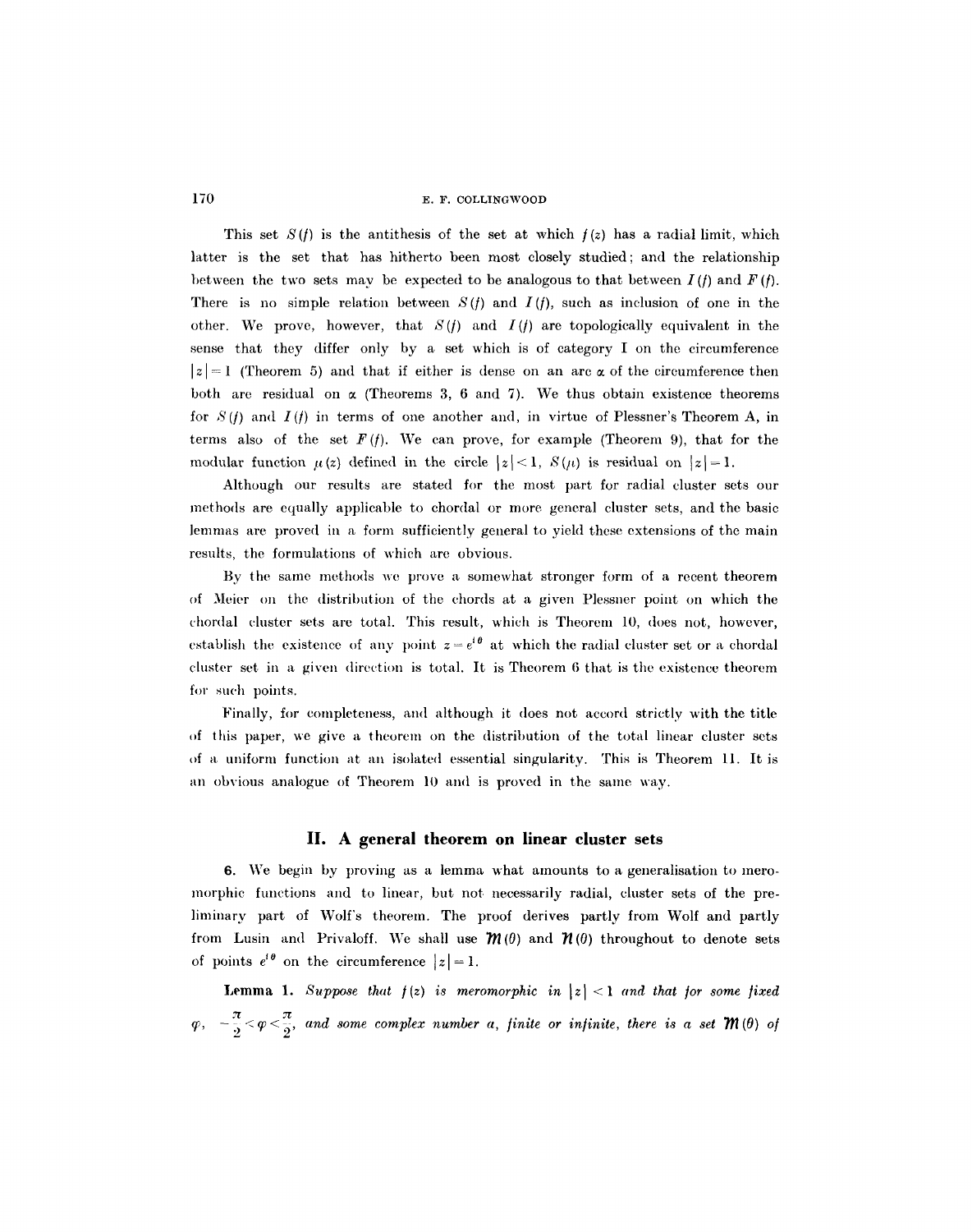*points*  $z = e^{i\theta}$  *of category* **II** *on a certain arc*  $\alpha$  *of the circumference*  $|z| = 1$  *and such that*  $a \in \mathcal{C}C_{\rho(\omega)}(f, e^{i\theta})$  for all  $e^{i\theta} \in \mathcal{M}(\theta)$ . Then the arc  $\alpha$  contains an arc  $\beta$  such that (i)  $\beta$ *is a Fatou arc for*  $f(z)$  *in the neighbourhood of which either*  $f(z)$  *or*  $1/(f(z)-a)$  *is uni-/ormly bounded according as*  $a = \infty$  *or*  $a \neq \infty$ *, and (ii)*  $\mathcal{W}(0)$  *is dense on*  $\beta$ .

It is sufficient to prove the lemma for the case  $a = \infty$  since otherwise we have only to make a linear transformation of  $f(z)$  which carries a into  $\infty$ .

Denote by  $A_{\varphi}(T, N, \theta)$  the set of points  $e^{i\theta}$ ,  $0 \le \theta \le 2\pi$ , such that, for all values of t in  $0 < t < T$ ,  $|f(e^{i\theta}(1-te^{i\varphi}))| < N.$ 

Now take

 $T_1 > T_2 > \cdots > T_r > \cdots$ ,  $\lim_{r \to \infty} T_r = 0.$ 

Then

Also, for any  $\eta > 0$ ,  $A_{\varphi}$   $(T_{\nu}, N, \theta) \subseteq A_{\varphi}(T_{\nu+1}, N, \theta).$  $A_{\varphi}(T, N, \theta) \subseteq A_{\varphi}(T, N+\eta, \theta)$ 

so that if we take  $N_1 < N_2 < \cdots < N_r < \cdots$ , lim  $N_r = \infty$ , we have

$$
A_{\nu} = A_{\varphi}(T_{\nu}, N_{\nu}, \theta) \subseteq A_{\varphi}(T_{\nu+1}, N_{\nu+1}, \theta) = A_{\nu+1},
$$
  

$$
\mathbf{W}(\theta) = (\mathbf{U} \ A_{\nu}) \cap \alpha.
$$
 (1)

while plainly

Since, by hypothesis,  $\mathcal{M}(0)$  is of category II in  $\alpha$  it follows that at least one of the sets  $A_r \cap \alpha$ , say  $A_k \cap \alpha$ , is of category II in  $\alpha$ . There is therefore an arc  $\beta \subseteq \alpha$ such that  $A_k$  is dense on  $\beta$ ; and, since  $A_k \subseteq \mathcal{M}(0)$ , the set  $\mathcal{M}(0)$  is dense on  $\beta$ .

*v* 

For  $e^{i\theta} \in A_k \cap \beta$  and for all  $0 < t < T_k$  we have

$$
\left|f(e^{i\theta}(1-te^{i\varphi}))\right|
$$

and, since  $A_k$  is dense on  $\beta$ , it follows from this that the inequality

$$
|f(z)| \le N_k \tag{3}
$$

is satisfied throughout the annular quadrilateral  $B$  (not containing the origin) defined by the arc  $\beta$ , the two chords at the end points of  $\beta$  inclined at the angle  $\alpha$  to the respective radii at these points, and the circular arc  $|z| = 1 - T_k \cos \varphi$  joining the two chords. For every interior point of B is, by (2) and the fact that  $A_k$  is dense on  $\beta$ , a limit of points at which  $|f(z)| < N_k$ , so that  $f(z)$  can have no poles in B and is therefore continuous at every interior point of  $B$ , and  $(3)$  is therefore satisfied at every such point. This completes the proof of the lemma.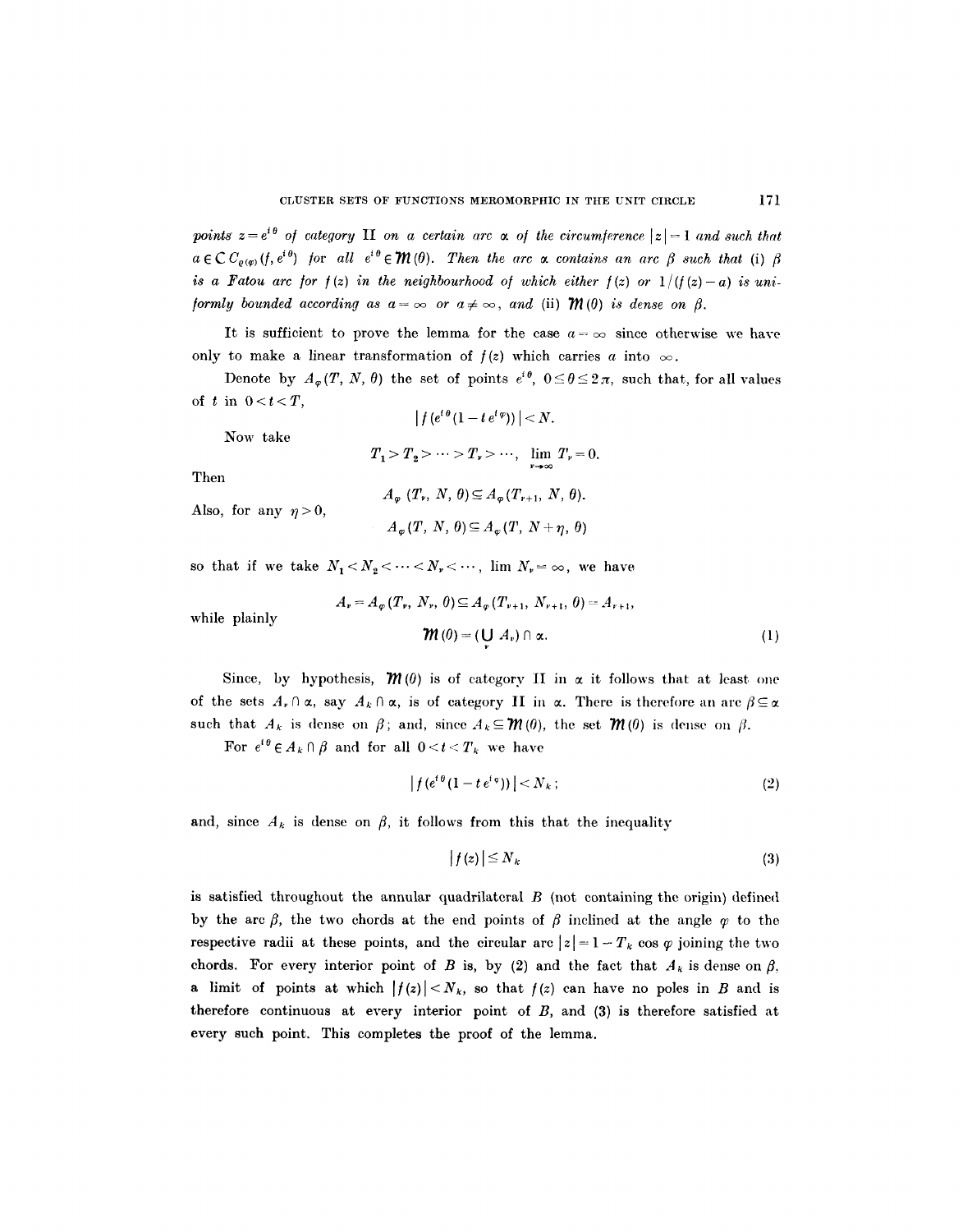For  $\varphi=0$  the chord  $\rho(\varphi)$  through  $e^{i\theta}$  becomes the radius at this point and  $C_{\varrho(0)}=C_{\varrho}(f,e^{i\theta})$  is the radial cluster set at  $z=e^{i\theta}$ . Since in the lemma radial and chordal cluster sets are on exactly the same footing we shall as a rule limit the later applications of the results of this section to radial cluster sets, except where the chordal cluster sets are necessarily involved in the statement of a theorem, leaving the corresponding generalisation for chordal cluster sets to be understood.

As a first application of Lemma 1 we obtain our general theorem, namely

Theorem 1. *If*  $f(z)$  is meromorphic in  $|z| < 1$  and if, for a constant  $\varphi$ ,  $-\frac{\pi}{2} < \varphi < \frac{\pi}{2}$ , *there is a set*  $\mathcal{M}(0)$  *of points*  $z=e^{i\theta}$  *of category* **II** *on an arc*  $\alpha$  *of the circumference*  $|z|=1$  such that the intersection  $\bigcap_{e^{i\theta}\in \mathfrak{m}(0)} \mathbb{C} C_{\varrho(\varphi)}(f,e^{i\theta})$  is not empty and if, further, there *is a number b, finite or infinite, and a set*  $\mathcal{H}(\theta)$  metrically dense on  $\alpha$  such that  $b\in \bigcap_{e^{i\theta}\in \mathcal{H}(\theta)} C_{\varrho(\varphi)}(f,e^{i\theta}), \text{ then } f(z)\equiv b.$ 

By Lemma 1,  $\alpha$  contains an arc  $\beta$  which is a Fatou arc for  $f(z)$ . Therefore, by Fatou's theorem,  $F(f)$  is p.p. on  $\beta$  and so, since  $m(\mathcal{H}(\theta)\cap\beta)>0$  by hypothesis, it follows that

$$
(m(\mathcal{H}(\theta)\cap F(f))\geq m(\mathcal{H}(\theta)\cap \beta\cap F(f))>0.
$$

Now, for  $e^{i\theta} \in F(f)$  we have  $C_A(f, e^{i\theta}) = C_{\rho(\varphi)}(f, e^{i\theta})$  and, by hypothesis,  $C_{\rho(\varphi)}(f, e^{i\theta}) = b$ for  $e^{i\theta} \in \mathcal{H}(0) \cap F(f)$ . Since  $m(\mathcal{H}(0) \cap F(f)) > 0$  it now follows from Plessner's Theorem B that  $f(z) = b$  and the theorem is proved.

Corollary 1. *If*  $f(z)$  *is meromorphic in*  $|z| < 1$  *and there is a number b and a set*  $m_b(0)$  which is both metrically dense and of category **II** on an arc  $\alpha$  of the circum*ference*  $|z|=1$ , such that the radial cluster set  $C_e(f, e^{i\theta})=b$  for all  $e^{i\theta} \in \mathcal{W}_b(b)$ , then  $f(z) \equiv b$ .

This is immediate. We have only to put

$$
\mathcal{W}\left( 0\right) =\mathcal{W}\left( \theta\right) =\mathcal{W}_{b}\left( \theta\right) .
$$

This corollary extends to meromorphic functions the theorem of Lusin and Privaloff quoted in the Introduction  $(\S 4 \text{ above})$ . These authors also constructed counter examples which show that their theorem is best possible in the sense that, given the condition that  $m_b(\theta)$  is of category II on  $\alpha$ , the condition that it must also be metrically dense on  $\alpha$  cannot be dispensed with, and conversely.<sup>1</sup> Theorem 1 must therefore also be best possible in a similar sense.

<sup>&</sup>lt;sup>1</sup> Lusin and Privalorr [8], pp. 185-186.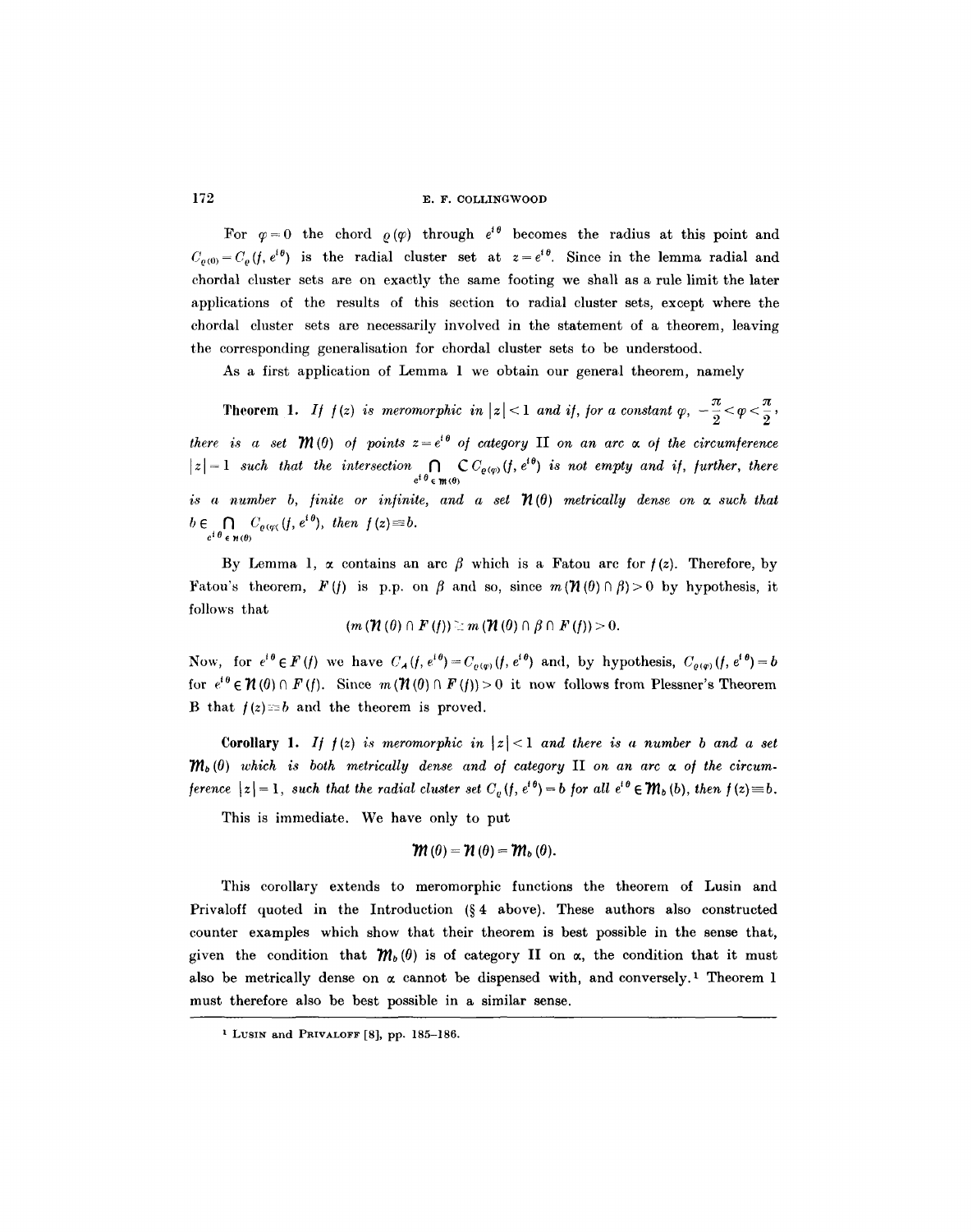7. We conclude this section with a remark on the extension of Lemma 1 and its consequenses to more general linear cluster sets. Consider a curve  $\lambda$  in  $|z| < 1$ tending to the circumference  $|z|=1$ . The "end" of  $\lambda$  may be either a point or an arc of  $|z|=1$  or, as in the case of a spiral, the whole circumference. For simplicity we may assume that  $\lambda$  has only one point of intersection with every circle  $|z| = r < 1$  so that, on  $\lambda$ , |z| is strictly increasing as z tends to the circumference  $|z|=1$ . To define the orientation of  $\lambda$  we may take the argument  $\theta_0$  of any point  $z_0$  on  $\lambda$  other than the origin. By rotation about the origin through an angle  $\theta - \theta_0$  we obtain the family  $\{\lambda(\theta)\}\$  of rotational transforms of  $\lambda = \lambda(\theta_0)$ , the original curve. Evidently, as  $\theta$  sweeps out an interval the curve  $\lambda(\theta)$  sweeps out a domain in  $|z| < 1$  whose frontier includes an arc of the circumference  $|z|=1$  which may be wholly or partly inaccessible from the domain. The cluster set  $C_{\lambda(0)}(f)$  of  $f(z)$  on a curve  $\lambda(\theta)$  is defined as follows:  $a \in C_{\lambda(\theta)}(f)$  if there is a sequence of points  $\{z_n\}$  on  $\lambda(\theta)$  such that lim  $|z_n| = 1$ and  $\lim_{h \to 0} f(z_n) = a$ .  $C_{\lambda(0)}(f)$  is again a non-empty closed set which is a continuum if n--~ oo it is non-degenerate. For a given family of curves  $\{\lambda(\theta)\}\$  the result corresponding to Lemma 1 is

**Lemma 1 a.** *Suppose that*  $f(z)$  *is meromorphic in*  $|z| < 1$  *and that, for a given family of curves*  $\{\lambda(0)\}$ , which are rotational transforms of one another and on whi $\approx$  $|z|$  is strictly increasing as z tends to the circumference  $|z|=1$ , there is a complex *number a, finite or infinite, and a set*  $\mathcal{L}(0)$  of points 0 of category II in an interval  $\alpha \subseteq (0, 2\pi)$  such that  $a \in \mathbb{C}C_{\lambda(0)}(f)$  for all  $\theta \in \mathbb{C}(0)$ . Then the interval  $\alpha$  contains an *interval*  $\beta$  such that (i), according as  $a=\infty$  or  $a\neq\infty$ , either  $f(z)$  or  $1/(f(z)-a)$  is uniformly bounded in that part of the domain swept out by  $\lambda(0)$  as 0 sweeps out the *interval*  $\beta$  which lies in a certain annulus  $r_0 < |z| < 1$ , and (ii)  $\mathcal{L}(\theta)$  is dense in  $\beta$ .

Again, there is no loss of generality in taking  $a = \infty$ . For a given value of 0 every point of  $\lambda(0)$  is determined by  $|z|, z \in \lambda(0)$ . Denote by  $L(T, N, \theta)$  the set of values of  $0, 0 \le \theta \le 2\pi$ , such that, for all values of  $z \in \lambda(0)$ , where  $1 - T < |z| < 1$ , the inequality  $|f(z)| < N$  is satisfied. Taking  $T_1 > T_2 > \cdots > T_r > \cdots$ ,  $\lim_{n \to \infty} T_r = 0$ , and  $N_1 < N_2 < \cdots < N_r < \cdots$ ,  $\lim_{r \to \infty} N_r = \infty$ , we have, as before,

$$
L_{\nu} = L(T_{\nu}, N_{\nu}, \theta) \subseteq L(T_{\nu+1}, N_{\nu+1}, \theta) = L_{\nu+1}
$$
  

$$
\mathcal{L}(\theta) = (\bigcup_{\nu} L_{\nu}) \cap \alpha.
$$

and

Since  $\mathcal{L}(\theta)$  is, by hypothesis, of category II in  $\alpha$ , at least one of the sets  $L_k \cap \alpha$  is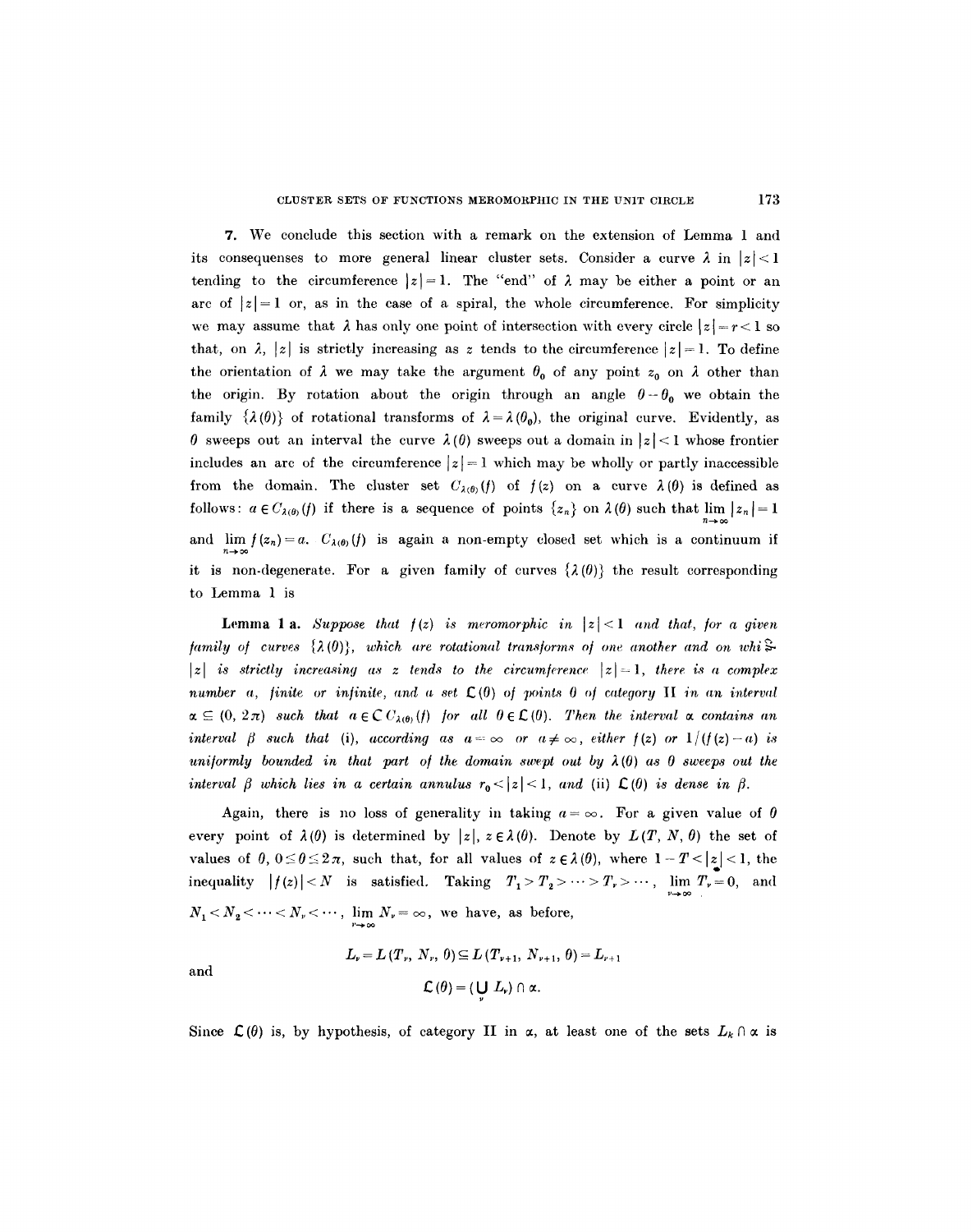of category II in  $\alpha$  and is therefore dense in a sub-interval  $\beta \subseteq \alpha$ . The proof now proceeds exactly as for Lemma 1 and need not be repeated.

The result can easily be generalized by relaxing the restriction that  $|z|, z \in \lambda(0),$ is one valued for a given  $\theta$ .

#### IlL **A theorem on the coverage of the radial cluster sets**

8. As a further consequence of Theorem 1 we prove

**Theorem 2.** *If*  $f(z)$  *is meromorphic in*  $|z| < 1$  *and if there is a set*  $\mathcal{H}(\theta)$  *of points*  $z=e^{i\theta}$  metrically dense on an arc  $\alpha$  of the circumference  $|z|=1$  such that  $\bigcap_{n\neq 0}C_{\varrho}(f,e^{i\theta})$ *is not empty, then either given any set*  $\mathcal{M}(\theta)$  *of category* II *on*  $\alpha$ *, the union*  $\bigcup_{m(\theta)} C_o(f, e^{i\theta})$ *is total, or*  $f(z)$  *is a constant.* 

Suppose that  $\bigcup_{m(0)} C_{\varrho}(f, e^{i\theta})$  is sub-total so that its complement  $\bigcap_{m(0)} \mathcal{C} C_{\varrho}(f, e^{i\theta})$  is not empty. Since  $\mathcal{M}(\theta)$  is of category II on  $\alpha$  the condition of Theorem 1 is satisfied and it follows that if there is a number  $b \in \bigcap_{n(\theta)} C_{\varrho}(f, e^{i\theta})$ , then  $f(z) \equiv b$ . This proves the theorem.

We denote by  $W(t)$  the set of (Weierstrass) points  $z = e^{i\theta}$  for  $f(z)$ , i.e. the points  $e^{i\theta}$  for which  $C (f, e^{i\theta})$  is total.<sup>1</sup> Theorem 2 supplements the following quite trivial observation, namely, that *if, for a set*  $\mathcal{H}(0)$  metrically dense on  $\alpha$ ,  $\bigcap_{n\in\mathbb{N}} C_e(f, e^{i\theta})$  is not *empty, then*  $\alpha \subseteq W(f)$ . For if  $e^{i\theta} \in \mathbb{C} W(f)$  so that  $\mathbb{C} C(f, e^{i\theta})$  is not empty, then  $e^{i\theta}$ is contained in a Fatou arc  $\beta$ ; and, for  $e^{i\theta} \in \mathcal{H}(0)$ , we can take  $\beta \subseteq \alpha$ . But, by Plessner's Theorem B, we must have  $m(\mathcal{H}(0) \cap \beta) = 0$ ; for otherwise there is a subset of  $F(f) \cap \beta$  of positive measure in which the angular limit of  $f(z)$  is constant, so that  $f(z)$  is a constant. This contradicts the hypothesis that  $\mathcal{H}(0)$  is metrically dense on  $\alpha$ , and our assertion is proved.

An immediate corollary of Theorem 2 is

Corollary 2. *If*  $f(z)$  is meromorphic in  $|z| < 1$  and if  $a \in C_{\rho}(f, e^{i\theta})$  for all  $e^{i\theta} \in \mathcal{H}(\theta)$ , *where*  $\mathcal{H}(\theta)$  *is metrically dense on an arc*  $\alpha$  *of*  $|z| = 1$ *, then either*  $C \mathcal{H}(\theta)$  *is residual on*  $\alpha$  and  $\bigcup_{\mathbf{c} \mathbf{n}(\theta)} C_{\varrho}(f, e^{i\theta})$  is total, or  $f(z) \equiv a$ .

For, if  $\mathcal{H}(\theta)$  is of category II on  $\alpha$ , then  $f(z) \equiv a$ , by Corollary 1. This corollary is illustrated by a number of known examples, as for instance

**i C-C, p. 137.**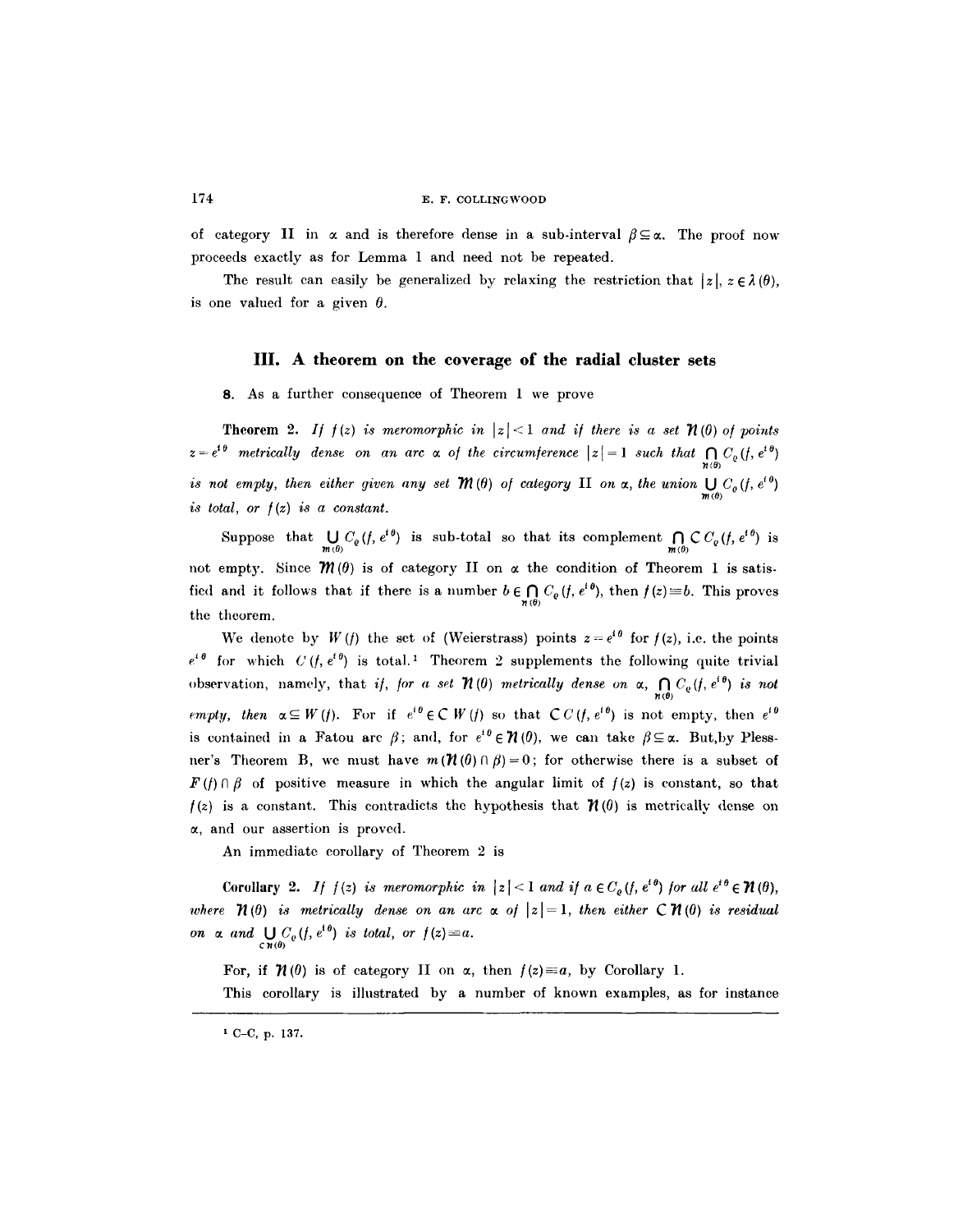Koenigs' function  $K(z)^{1}$ , a function  $\omega(z)$  constructed by Lusin and Privaloff<sup>2</sup> and a function  $f(z)$  recently investigated by Bagemihl, Erdös and Seidel.<sup>3</sup> In all these cases there is a radial limit  $a = C_p(f, e^{i\theta})$  in a set  $\mathcal{H}(\theta)$  which is p.p. on the circum ference; and it is easily verified that the complementary set  $\mathcal{CH}(0)$  is in each case residual on the circumference.

# **IV.** A property of the set  $I(f)$

9. We shall prove that if the set  $I(f)$  of Plessner points of  $f(z)$  is dense on an arc  $\alpha$  then it is also residual on that arc. To do this we require two further lemmas to supplement Lemma 1. First we prove

**Lemma 2.** If  $f(z)$  is meromorphic in  $|z| < 1$  and if, for some fixed  $\varphi$ ,  $-\frac{\pi}{2} < \varphi < \frac{\pi}{2}$ *there is a set*  $\mathcal{M}(0)$  of category II on an arc  $\alpha$  of the circumference  $|z|=1$  such that  $C_{q(\varrho)}(f, e^{i\theta})$  is sub-total for all  $e^{i\theta} \in \mathcal{M}(0)$ , then there is a sub-set  $\mathcal{M}_0(0) \subseteq \mathcal{M}(0)$ , also of *category* II on  $\alpha$ , such that  $\bigcap_{m_0 \theta} \mathbb{C} C_{\varrho(\varphi)}(f, e^{i \theta})$  is not empty.

If  $C_{\rho(\varphi)}(f, e^{i\theta})$  is sub-total we can find a circle contained in  $\mathcal{C} C_{\rho(\varphi)}(f, e^{i\theta})$ , since this is an open set.

Now suppose the w-plane to be projected stereographically onto the unit w-sphere so that a circle in the plane is projected onto a circle on the sphere. Adapting Plessner's method, we construct on the sphere a sequence of finite triangular lattices  $l_1, l_2, \ldots l_n, \ldots$  etc., each lattice being a sub-division of its predecessor and such that the length of the longest side of the lattice  $l_n$  is less than  $2^{-n}$ , say. We denote the individual triangles in the lattice  $l_n$  by  $d_{n,1}$ ,  $d_{n,2}$ , ...  $d_{n,m(n)}$ . Denote by  $\Gamma_n(\theta)$  the set of points  $e^{i\theta} \in \mathcal{M}(0)$  such that *n* is the smallest number for which  $\mathcal{C}C_{\varrho(q)}(f,e^{i\theta})$  contains the whole of at least one of the triangles  $d_{n,r}$ ,  $1 \leq \nu \leq m(n)$ . Then evidently  $\Gamma_1(0) \subseteq \Gamma_2(0) \subseteq \cdots \subseteq \Gamma_n(0) \subseteq \cdots$  and

$$
\mathcal{W}(0)=\bigcup_{n}\Gamma_{n}\left(0\right).
$$

We now sub-divide the sets  $\Gamma_n(\theta)$  as follows. We assign to each triangle

 $d_{n,1}, d_{n,2}, \ldots, d_{n,m(n)}$ 

all those values of  $e^{i\theta} \in \Gamma_n(\theta)$  for which  $d_{n,\nu}$ ,  $1 \leq \nu \leq m(n)$ , is contained in  $\mathcal{C} C_{\varrho(\varphi)}(f, e^{i\theta})$ ,

**t C-C, p. 94.** 

s LUSlN and PRIVALOFF [8], p. 189.

<sup>&</sup>lt;sup>3</sup> BAGEMIHL, ERDÖS and SEIDEL [1], p. 139; also J. WOLFF [14] and [15].

<sup>12-</sup> **533807.** *Acta Mathematics.* 91. Imprim6 le 28 **octobre 1954**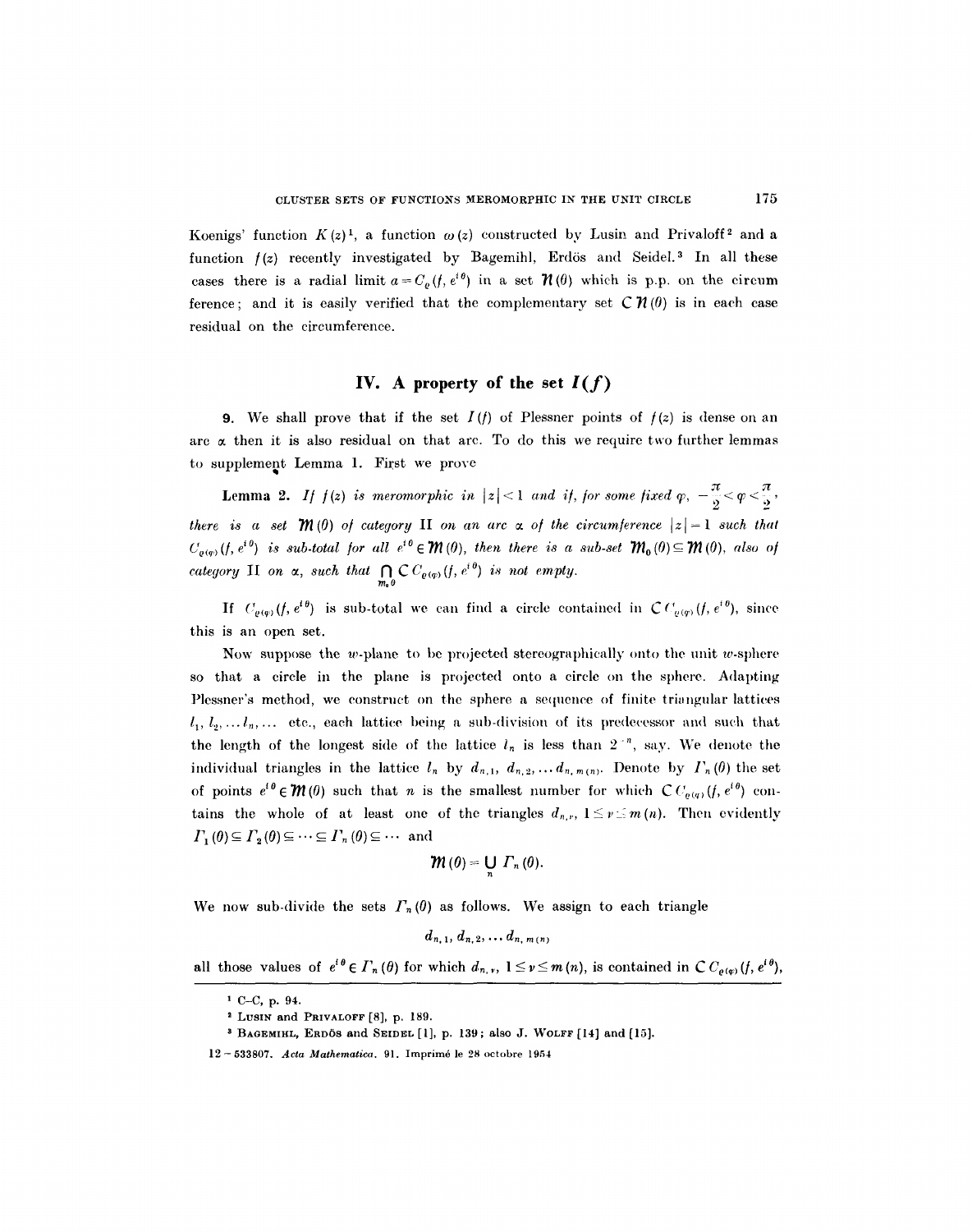and we denote the corresponding sub-sets of  $\Gamma_n (\theta)$  by  $\mathcal{D}_{n,r} (\theta)$ ,  $1 \leq r \leq m(n)$ . All but one of these sub-sets  $\mathcal{D}_{n,r}(\theta)$  may be empty, but at least one of them must be nonempty, and any two of them which are non-empty may have common points. With these definitions we evidently have

$$
\mathcal{W}(\theta) = \bigcup_{n} \bigcup_{1 \leq v \leq m(n)} \mathcal{D}_{n, v}(\theta). \tag{4}
$$

Since  $\mathcal{M}(0)$  is of category II on  $\alpha$  one at least of the enumerable set of sets  ${\cal D}_{n,r}(\theta), n < \infty$ ,  $\nu \le m(n)$ , say  ${\cal D}_{j,k}(\theta)$ , must be of category II on  $\alpha$ . But, for all  $e^{i\theta} \in \mathcal{D}_{j,k}(\theta)$ , the triangle  $d_{j,k}$  is contained in  $\mathcal{C}C_{\varrho(\varphi)}(f,e^{i\theta})$  and so, putting  $\mathcal{W}_0(\theta) =$  $= D_{i,k}(\theta)$ , the lemma is proved.

10. Secondly, we prove

**Lemma 3.** *If*  $f(z)$  *is meromorphic in*  $|z| < 1$  *and if there is a set*  $\mathcal{M}(0)$  *of points*  $z = e^{i\theta}$  satisfying the conditions (a) that  $\mathcal{W}(0) \subseteq C I(f)$ , and (b) that  $\mathcal{W}(0)$  is of category II on an arc  $\alpha$  of the circumference  $|z|=1$ , then there is an arc  $\beta \subseteq \alpha$  such that (i)  $\beta$  is *a Fatou arc for*  $f(z)$ *, and (ii)*  $\mathcal{M}(0)$  *is dense on*  $\beta$ *.* 

Every point  $e^{i\theta} \in CI(f)$  is the vertex of an angle  $\Delta(\theta)$  in  $|z| < 1$  in which the angular cluster set  $C_{A(\theta)}(f, e^{i\theta})$  is sub-total. Now denote by  $E_1$  the subset of  $\mathcal{W}(\theta)$ at each point  $e^{i\theta}$  of which there is a  $\Lambda(\theta)$  of magnitude greater than  $\pi/2$  such that  $C_{A(0)}(f, e^{i\theta})$  is sub-total, by  $E_2$  the subset of  $\mathcal{M}(0)$  at which there is a  $A(0)$  of magnitude greater than  $\pi/4$ , by  $E_n$  the subset of  $\mathcal{M}(0)$  at which there is a  $\Lambda(0)$  of magnitude greater than  $\pi/2^n$  in which  $C_{A(\theta)}(f, e^{i\theta})$  is sub-total, and so on for indefinitely increasing *n*. Evidently  $E_1 \subseteq E_2 \subseteq \cdots \subseteq E_n \subseteq \cdots$ , and

$$
\mathcal{W}\left( 0\right) =\bigcup\limits_{n}E_{n}.
$$

We now proceed to sub-divide each set  $E_n$  into a finite set of subsets as follows. Divide the angle  $-\frac{\pi}{2}(1-2^{-n}) < \varphi < \frac{\pi}{2}(1-2^{-n})$  on the interior normal side of the tangent to the unit circle at  $e^{i\theta}$  into  $N=2^n-1$  equal parts of magnitude  $\pi/2^n$  by drawing the chords  $\rho_1 = \rho(\varphi_1), \ \rho_2 = \rho(\varphi_2), \ldots \rho_N = \rho(\varphi_N)$  through  $e^{i\theta}$ . Then every angle  $\varLambda(0)$  of magnitude greater than  $\pi/2^n$  and contained in  $|z|$ <1 must contain at least one of the chords  $\rho_1, \rho_2, \ldots \rho_N$ . For otherwise it must contain one of the half-tangents at  $e^{i\theta}$ , contrary to the definition of  $\Lambda(0)$ . We denote by  $E_{n,r}$ ,  $1 \leq r \leq N$ , the subset of  $E_n$ for which there is a  $\Lambda(\theta)$  of magnitude greater than  $\pi/2^n$  such that  $C_{\Lambda(\theta)}(f,e^{i\theta})$  is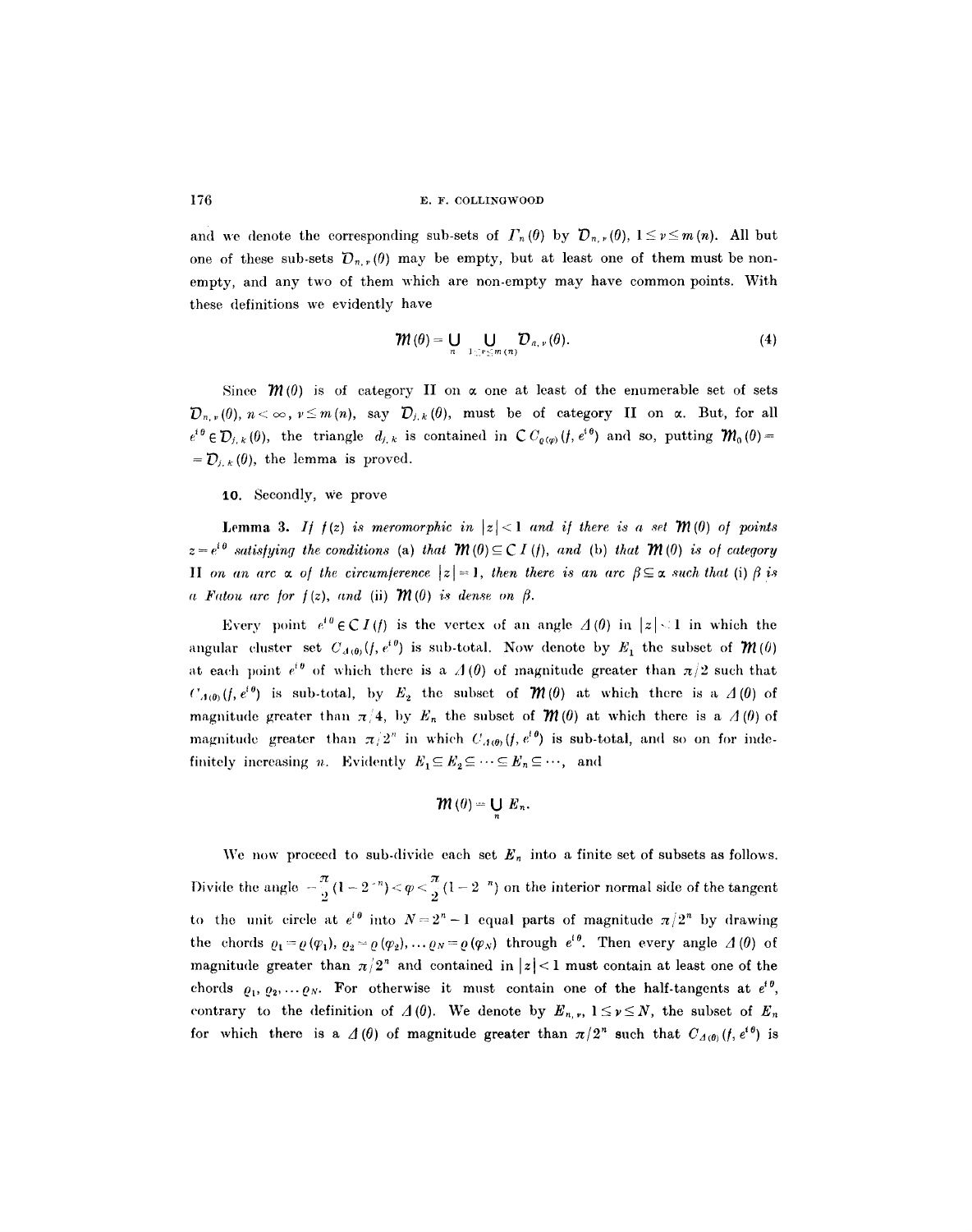sub-total and which contains  $\rho_r$ . Clearly, a point  $e^{i\theta}$  may belong to more than one of the sets  $E_{n,r}$ . With these definitions we have

$$
\mathcal{W}\left(\theta\right) = \bigcup_{n} \bigcup_{1 \leq \nu \leq N} E_{n,\nu}.\tag{5}
$$

Since  $\mathcal{W}(\theta)$  is of category II on  $\alpha$  one at least of the sets  $E_{n,\nu}$ , say  $E_{j,k}$ , must be of category II on  $\alpha$ . Consequently, for all  $e^{i\theta} \in E_{j,k}$ ,  $C_{\rho_k}(f, e^{i\theta})$ , which is contained in a sub-total set  $C_{A(0)}(f, e^{i\theta})$ , is sub-total; and it follows from Lemma 2 that there is a subset  $\mathcal{M}_0(\theta) \subseteq E_{j, k} \subseteq \mathcal{M}(\theta)$ , also of category II on  $\alpha$ , such that  $\bigcap_{m_0(\theta)} \mathcal{C} C_{\varrho_k}(f, e^{i\theta})$ is not empty. It now follows from Lemma 1 that there is an arc  $\beta \subseteq \alpha$  such that (i)  $\beta$  is a Fatou arc for  $f(z)$ , and (ii)  $\mathcal{M}_0(\theta)$ , and therefore also  $\mathcal{M}(\theta)$ , is dense on  $\beta$ . The lemma is therefore proved.

11. We are now in a position to prove

**Theorem 3.** *If*  $f(z)$  *is meromorphic in*  $|z| < 1$  *and the set I(f) of Plessner points of*  $f(z)$  *is dense on an arc*  $\alpha$  *of the circumference*  $|z| = 1$ , then  $I(f)$  is also residual on  $\alpha$ .

Suppose that  $CI(f)$  is of category II on  $\alpha$ . Then, putting  $\mathcal{M}(0) = CI(f)$  and applying Lemma 3, it follows that there is a Fatou arc  $\beta \subseteq \alpha$ . But, since evidently  $f \in \mathcal{C}I(f)$ , this implies that  $I(f)$  is not dense on  $\alpha$ , and the theorem is proved.

As a further consequence of the argument we have

**Theorem 4.** *If*  $f(z)$  *is meromorphic in*  $|z| < 1$  *and if on an arc*  $\alpha$  *of the circumference*  $|z|=1$ ,  $m(F(f) \cap \alpha)=0$ , then  $F(f)$  is of category I on  $\alpha$ .

For  $F(f) \subseteq C I(f)$  so that  $C I(f) \cap \alpha$  is of category II if  $F(f) \cap \alpha$  is of category H; and this implies that  $\alpha$  contains a Fatou arc  $\beta$ . Since  $m(F(f) \cap \alpha) \geq m(F(f) \cap \beta) > 0$ this proves the theorem.

# **V. The set** *S(f)*

12. The set  $S(f)$  is defined as the set of points  $z=e^{i\theta}$  for each of which the radial cluster set  $C_p(f, e^{i\theta})$  of  $f(z)$  is total. The definition can obviously be extended to chordal or more general linear cluster sets, as for example the set  $S_{\rho(\varphi)}$  of points  $e^{i\theta}$  for each of which  $C_{\varrho(\varphi)}(f, e^{i\theta})$  is total, or the set  $S_{\lambda(\theta)}(f)$  on which  $C_{\lambda(\theta)}(f, e^{i\theta})$  is total. We shall, however, confine the detailed discussion to the radial case *S(/)*  since it will be obvious that our theorems are equally applicable to  $S_{\rho(q)}(f)$  and, under appropriate limitations on  $\lambda(\theta)$ , to  $S_{\lambda(\theta)}(f)$  also. We first prove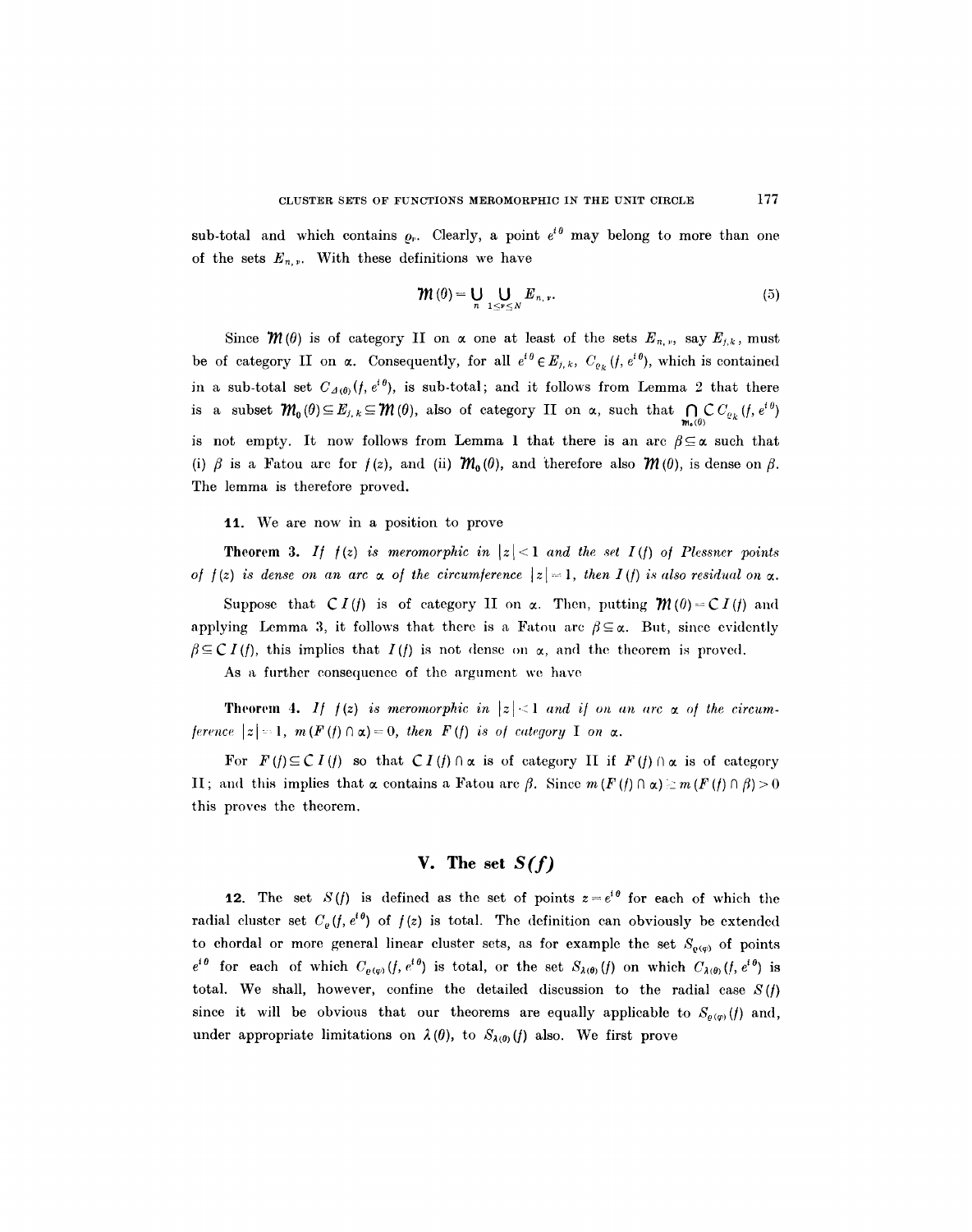**Theorem 5.** If  $f(z)$  is meromorphic in  $|z| < 1$ , then the sets  $S(f)$  and I(f) differ *by a set of category* I *on the circumference*  $|z| = 1$ .

We prove first that  $S(f) \cap \mathcal{C}I(f)$  is of category I. To do this, put  $\mathcal{W}(0)$  =  $= S(f) \cap C I(f)$  and apply Lemma 3 under the hypothesis that  $\mathcal{M}(0)$  is of category II. This implies the existence of a Fatou arc  $\beta$  on which  $\mathcal{M}(\theta)$  is dense. But evidently no point of  $\beta$  can belong to S(f) so that  $\beta \subseteq C S(f)$  and  $\mathcal{W}(0) \cap \beta$  is empty. This contradiction proves our assertion.

Similarly, we prove that  $CS(f) \cap I(f)$  is of category I. Put  $\mathcal{M}(0) = CS(f) \cap I(f)$ and apply Lemma 2 under the hypothesis that  $\mathcal{M}(0)$  is of category II. This implies the existence of a subset  $\mathcal{M}_0(\theta) \subseteq \mathcal{M}(\theta)$  such that  $\bigcap_{m_0(\theta)} \mathcal{C} C_{\varrho}$   $(f, e^{i\theta})$  is not empty. Now, applying Lemma 1, it follows that there is a Fatou arc  $\beta$  on which  $~\mathcal{W}_0~(0)$ , and therefore also  $\mathcal{M}(0)$ , is dense. But evidently no point of  $\beta$  can belong to  $I(f)$ , so that  $f \in \mathcal{C}I(f)$  and we again have a contradiction, since  $\mathcal{M}(0) \cap f$  must be empty. The theorem is therefore proved.

13. As an immediate deduction from Theorems 3 and 5 we may state

**Theorem 6.** If  $f(z)$  is meromorphic in  $|z| < 1$  and the set I(f) is dense on an arc  $\alpha$  of the circumference  $|z| = 1$ , then  $S(f) \cap I(f)$  is residual on  $\alpha$ .

Corollary 6.1. *If m*  $(F(f) \cap \alpha) = 0$ , then  $S(f)$  is residual on  $\alpha$ .

For, by Plessner's Theorem A,  $I(f)$  is dense on  $\alpha$  if  $m(F(f) \cap \alpha) = 0$ .

Corollary 6.2. *If*  $I(f)$  is dense on  $\alpha$ , then  $F(f)$  is of category I on  $\alpha$ . For  $S(f)$  is residual on  $\alpha$  and  $S(f) \subseteq C F(f)$  so that  $C F(f)$  is residual on  $\alpha$ . This is also a corollary of Theorem 3, since  $I(f) \subseteq C F(f)$ .

**14.** Theorem 5 shows the sets  $S(f)$  and  $I(f)$  to be topologically equivalent. They are not, however, metrically equivalent, as can be shown by known examples. For instance, in the case of the function  $\omega(z)$  of Lusin and Privaloff referred to in § 8 above,  $\omega(z)$  takes the radial limit zero p.p., from which it follows that  $\mathcal{CS}(\omega)$  is p.p. But  $m F(\omega) = 0$ , for otherwise we should have  $C_A(\omega, e^{i\theta}) = 0$  in a set of points  $e^{i\theta}$  of positive measure which, by Plessner's Theorem B, would imply  $\omega(z)=0$ . Therefore  $I(\omega)$  is p.p. and hence, by Theorem 6,  $S(\omega)$  is residual and, by Theorem 5,  $I(\omega)$  is also residual. Thus in this example  $m I(\omega) = 2 \pi$  and  $m S(\omega) = 0$  while  $I(\omega)$ and  $S(\omega)$  are both residual sets.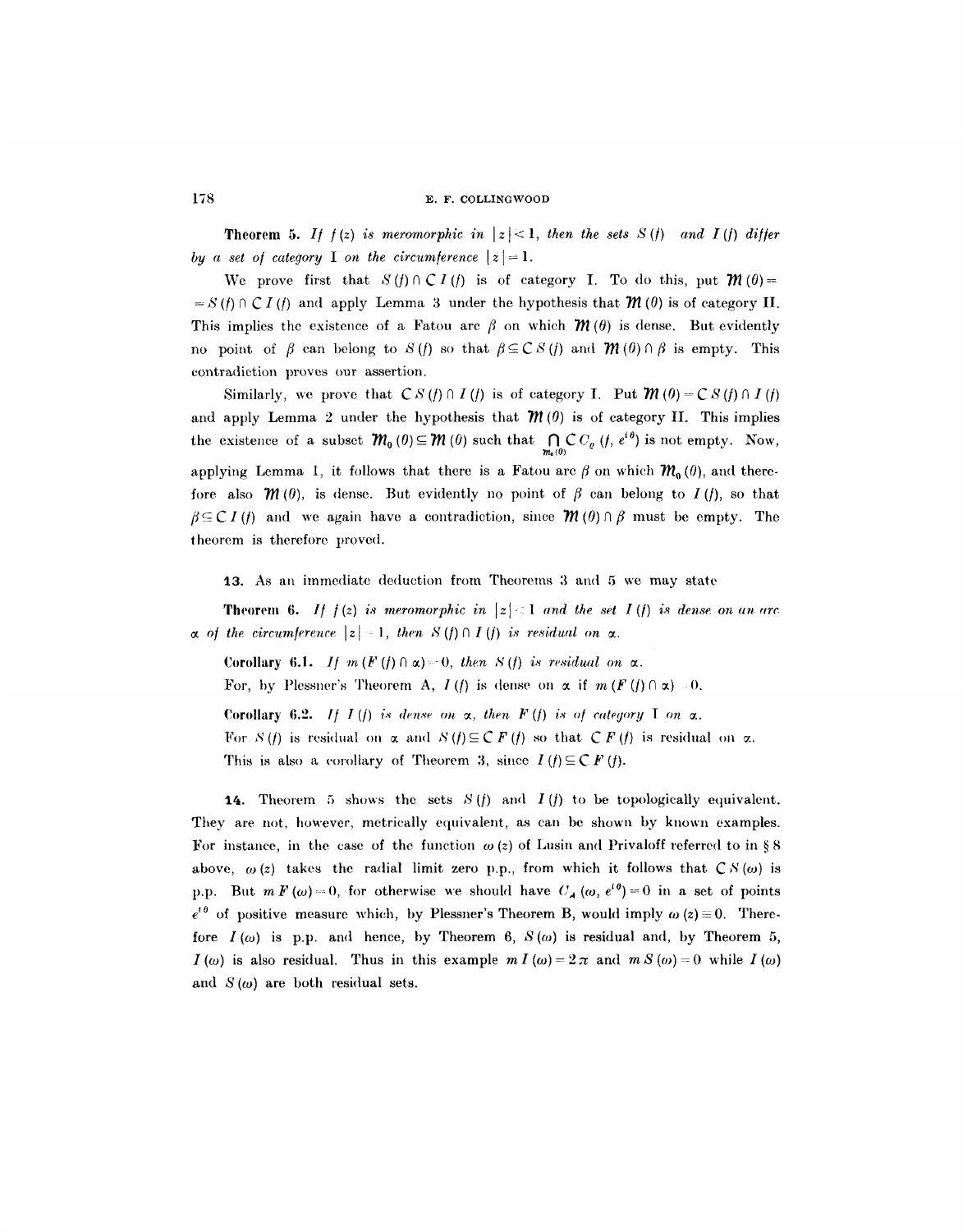# VI. Relations between the sets  $F(f)$ ,  $I(f)$  and  $S(f)$

15. As counterpart to Theorem 6 we have

**Theorem 7.** If  $f(z)$  is meromorphic in  $|z| < 1$  and the set  $S(f)$  is dense on an arc  $\alpha$  of the circumference  $|z|=1$ , then  $S(f)$  is residual on  $\alpha$  and consequently  $S(f) \cap I(f)$ *is also residual on*  $\alpha$ *.* 

For, if S(f) is not residual on  $\alpha$  then  $CS(f) \cap \alpha$  is of category II and it follows from Lemmas 1 and 2 that there is a Fatou arc  $\beta \subseteq \alpha$ . Since, however,  $\beta \subseteq C S(t)$ it follows from this that  $S(f)$  it not dense and we have a contradiction. That  $S(f) \cap I(f)$  is residual follows from Theorem 5.

This argument also proves that *if an arc*  $\alpha$  *is contained in W (f), then S (f)*  $\alpha$  *I (f) is residual on*  $\alpha$ *.* For  $\beta \subseteq C W(t)$  so that  $C W(t) \cap \alpha$  is not empty if  $CS(t) \cap \alpha$  is of category II.

Corollary 7. *If*  $S(f)$  is dense on  $\alpha$ , then  $F(f)$  is of category I on  $\alpha$ .

For  $I(f)$  is dense and the conclusion follows immediately from Corollary 6.2. In the same order of ideas we prove

**Theorem 8.** If  $f(z)$  is meromorphic in  $|z| < 1$  and if the set  $I(f)$  (or the set  $S(f)$ ) *is of category* I on an arc  $\alpha$ , then  $F(f)$  is metrically dense on  $\alpha$ .

For,  $CI(f) \cap \alpha$  is residual and hence, by Lemma 3, every arc  $\alpha' \subseteq \alpha$  contains a Fatou arc  $\beta'$ ; and  $m(F(f) \cap \beta') > 0$ . Hence  $m(F(f) \cap \alpha') \ge m(F(f) \cap \beta') > 0$ , and since  $\alpha'$  is an arbitrary arc in  $\alpha$  the theorem is proved.

Another metrical relation may be noted. If  $m(S(f) \cap \alpha) = m \alpha$  it follows, since  $S(f) \subseteq C F(f)$ , that  $m(F(f) \cap \alpha) = 0$  and hence that  $m(I(f) \cap \alpha) = m \alpha$  and  $I(f)$ , and also therefore S(f), is residual on  $\alpha$ . On the other hand, as we saw in the example of the function  $\omega(z)$ , the condition  $m (I(f) \cap \alpha) = m \alpha$ , while it implies that  $I(f)$  and S (f) are residual, on  $\alpha$  does not imply that  $m(S(f) \cap \alpha) > 0$ . In general terms we may say that although  $S(f)$  and  $I(f)$  are topologically equivalent sets  $S(f)$  may be smaller than  $I(f)$  by a set of measure  $m I(f)$ . There is no simple relation, such as inclusion, between the sets  $I(f)$  and  $S(f)$  and no simple metrical relation between them. But Theorems 3-8 and their corollaries have led to a number of relations involving some metrical element which may be tabulated as follows:

For any function  $f(z)$  meromorphic in  $|z| < 1$  and any arc  $\alpha$  of the circumference  $|z|=1,$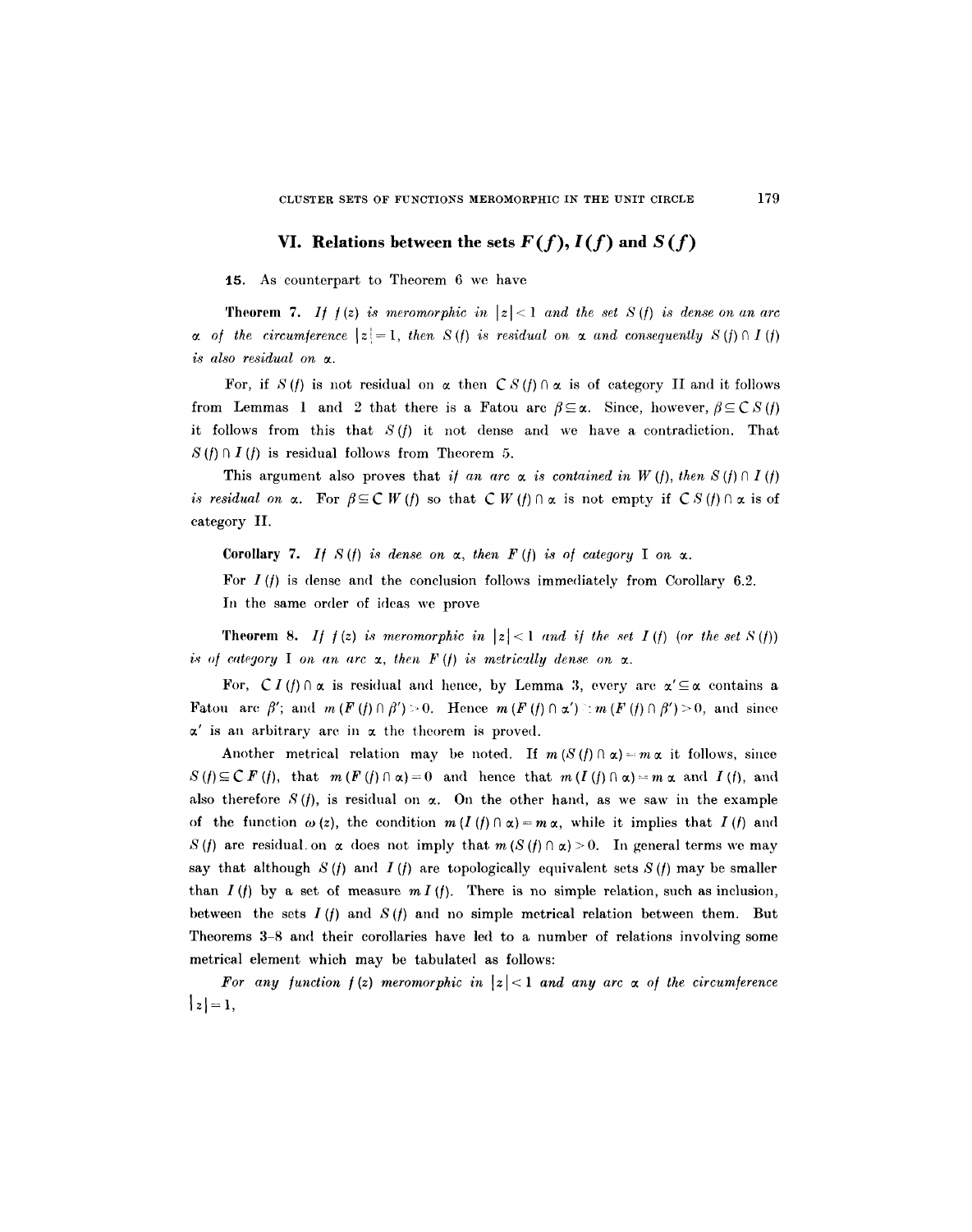$$
m(F(f) \cap \alpha) = 0
$$
\n
$$
\approx \begin{cases}\nF(f) \cap \alpha \text{ is of category } I \\
T(f) \cap \alpha \text{ is residual} \\
S(f) \cap \alpha \text{ is residual}\n\end{cases}
$$
\n
$$
m(I(f) \cap \alpha) = m \alpha \Rightarrow m(I(f) \cap \alpha) = m \alpha
$$
\n
$$
I(f) \cap \alpha \text{ of category } I
$$
\n
$$
\approx \begin{cases}\nT(f) \cap \alpha \text{ of category } I \\
S(f) \cap \alpha \text{ of category } I\n\end{cases}
$$
\n
$$
S(f) \cap \alpha \text{ of category } I
$$
\n
$$
S(f) \cap \alpha \text{ of category } I
$$
\n
$$
S(f) \cap \alpha \text{ of category } I
$$
\n
$$
(6 c)
$$

## **VII. A theorem on the modular function**

i6. Since a set of category II is not empty Theorems 6 and 7 are existence theorems for the sets  $S(f)$  and  $I(f)$  under appropriate conditions on the set  $F(f)$ . A particular case of interest is that of the modular function  $\mu(z)$  defined in the unit circle  $|z|$ <1. It is known that the enumerable set of vertices of the modular figure on the circumference  $|z|=1$  are all Fatou points<sup>1</sup>; and it is easily shown that every other point of the circumference is spanned by an infinity of copies of all three sides of the fundamental triangle so that, for these points  $e^{i\theta}$ ,  $C_{\varrho}(\mu, e^{i\theta})$  is non-degenerate and hence  $e^{i\theta} \in \mathcal{C} F(\mu)$ . It follows that  $F(\mu)$  is enumerable, so that  $I(\mu)$  is p p. by Plessner's Theorem A, and hence, by Theorems 5 and 6, both  $I(\mu)$  and  $S(\mu)$  are residual on the circumference  $|z|=1$ . We have thus proved

**Theorem 9.** For the modular function  $\mu(z)$  regular in  $|z| < 1$  the set  $S(\mu)$  of points  $z=e^{i\theta}$  at which the radial cluster set  $C_{\varrho}(\mu, e^{i\theta})$  is total is a residual set on  $|z|=1$ ; and *the set I(u) of Plessner points, which is p.p. on*  $|z|=1$ , *is also residual.* 

Recurring to a previous remark  $(§ 12 \text{ above})$ , the theorem is also true for the sets  $S_{\varrho(\varphi)}(\mu)$ ,  $-\frac{\pi}{2} < \varphi < \frac{\pi}{2}$ , and  $S_{\lambda(\vartheta)}(\mu)$  under suitable restrictions on the curve  $\lambda(\theta)$ .<sup>2</sup>

It is known that  $F(\mu)$  is dense<sup>3</sup> and  $I(\mu)$  is p.p. on  $|z|=1$ . We now see that  $S(\mu)$ , being residual, is also dense on  $|z| = 1$ .

<sup>1</sup> See, for example, CARATHEODORY [4], p. 275.

<sup>&</sup>lt;sup>2</sup> For example, if  $\lambda$  has an end point on and is non-tangential to  $|z|=1$  while  $|z|$  is strictly increasing on  $\lambda$ .

**a C C, p.** 140.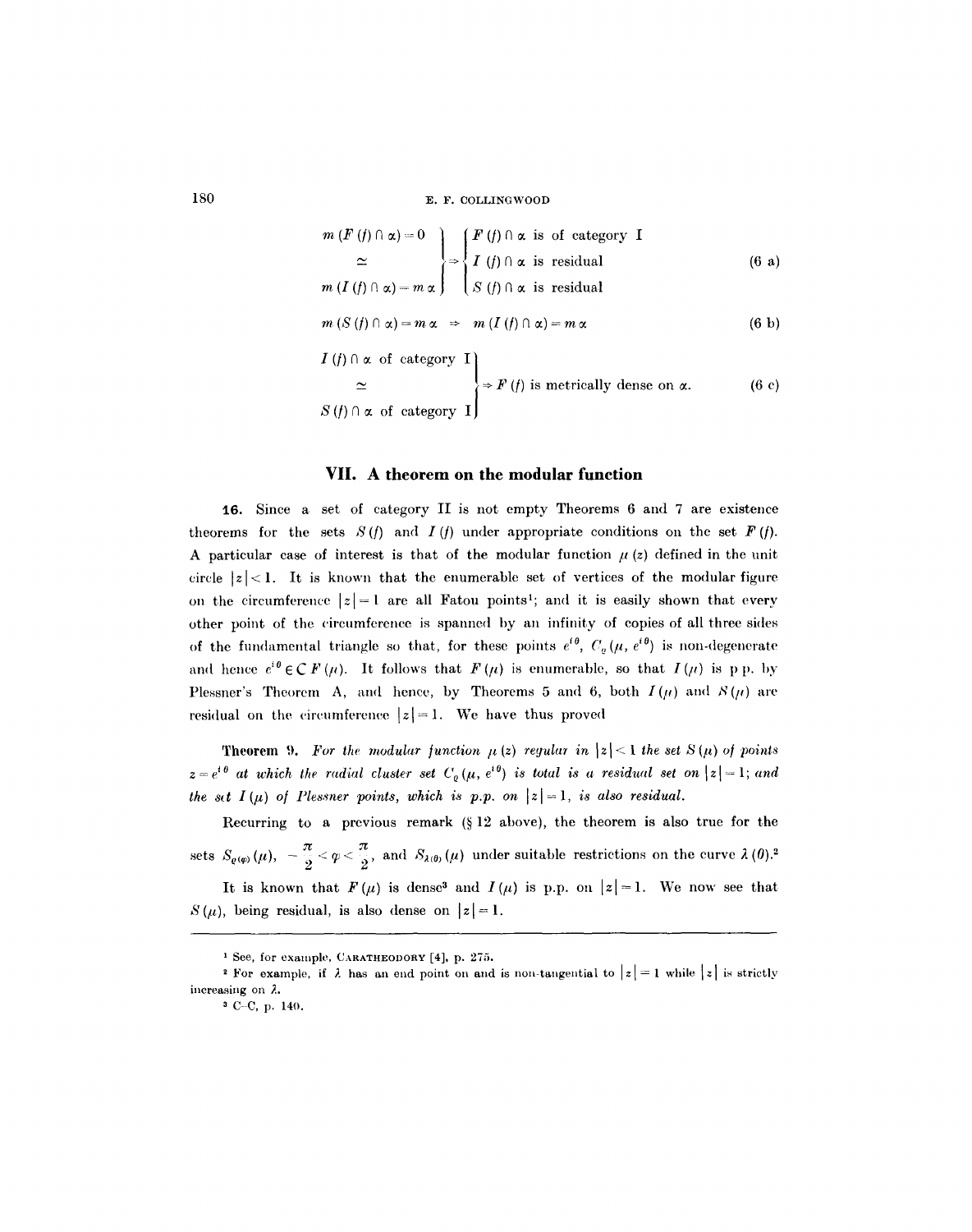Other special cases for which  $S(f)$ , and therefore also  $I(f)$ , are residual sets are those functions for which  $F(t)$  is empty, such as the unbounded regular functions which are bounded on a spiral or on a sequence of closed curves enclosing the origin and converging to the circumference  $|z| = 1.1$ 

#### **VIII. Behaviour in the set of Plessner points**

**17.** We consider the chordal cluster sets  $C_{\rho(\varphi)}(f, e^{i\theta})$  of  $f(z)$  at a given point  $e^{i\theta} \in I(r)$ . It has recently been proved by Meier<sup>2</sup> that the set  $S(r, \theta)$  of values of for which  $C_{q(\varphi)}(f, e^{i\theta})$  is total is of category II in the open interval  $-\frac{\pi}{2} < \varphi < \frac{\pi}{2}$ . Our method is immediately applicable to this problem and gives the stronger result that  $S(f, \theta)$  is in fact a residual set in the interval. We prove

**Theorem 10.** *If*  $f(z)$  *is meromorphic in*  $|z| < 1$  *and*  $e^{i\theta} \in I(f)$ *, then the set*  $S(f, \theta)$ *of values of*  $\varphi$  *for which*  $C_{\varrho(\varphi)}(f, e^{i\theta})$  *is total is a residual set in*  $-\frac{\pi}{2} < \varphi < \frac{\pi}{2}$ .

If, for a given value of  $\varphi$ ,  $C_{\rho(\varphi)}(f, e^{i\theta})$  is sub-total we can find a circle contained in  $C C_{\varrho(\varphi)}(f, e^{i\theta})$ . We again project the w-plane onto the w-sphere and proceed exactly as in the proof of Lemma 2. Using the same sequence of triangular lattices  $l_1, l_2, \ldots l_n, \ldots, n \rightarrow \infty$ , as in that argument  $\Gamma_n(\varphi)$  now denotes the set of values of in  $-\frac{\pi}{2} < \varphi < \frac{\pi}{2}$  such that *n* is the smallest number for which  $\mathcal{C}C_{\varrho(\varphi)}(f, e^{i\theta})$  contains the whole of at least one of the triangles  $d_{n,\nu}$ ,  $1 \leq \nu \leq m(n)$ . We assign to each triangle  $d_{n,\nu}$ ,  $1 \leq \nu \leq m(n)$  those values of  $\varphi \in \Gamma_n(\varphi)$  for which  $d_{n,\nu} \subseteq C C_{\varrho(\varphi)}(f, e^{i\theta})$ . Again, all but one of these sub-sets of  $\Gamma_n(\varphi)$ , which we denote by  $\mathcal{D}_{n,\nu}(\varphi)$ , may be empty, but at least one of them must be non-empty and any two of them may have common points. We thus obtain the decomposition

$$
CS(f, \theta) = \bigcup_{n} \bigcup_{1 \leq \nu \leq m(n)} D_{n, \nu}(\varphi).
$$
 (7)

If one of the sets  $\mathcal{D}_{n,\nu}(p)$ , say  $\mathcal{D}_{j,\kappa}(p)$ , is of category II it follows by an argument similar to the proof of Lemma 1, which it is not necessary to repeat, that there is an angle  $\eta$  contained in  $\left(-\frac{\pi}{2}, \frac{\pi}{2}\right)$  such that  $d_{j,k} \subseteq C C_{\eta} (f, e^{i\theta})$  so that  $C_{\eta} (f, e^{i\theta})$ 

<sup>&</sup>lt;sup>1</sup> LUSIN and PRIVALOFF [8], pp. 147-150; BAGEMIHL, ERDÖS and SEIDEL [1], p. 144; and VA-**LIRON [11] and [12], pp. 430-432. Another example is given by BIEBERBACH, 1.C., pp. 152-155.** 

**<sup>2</sup> MEIER [9], p. 241.**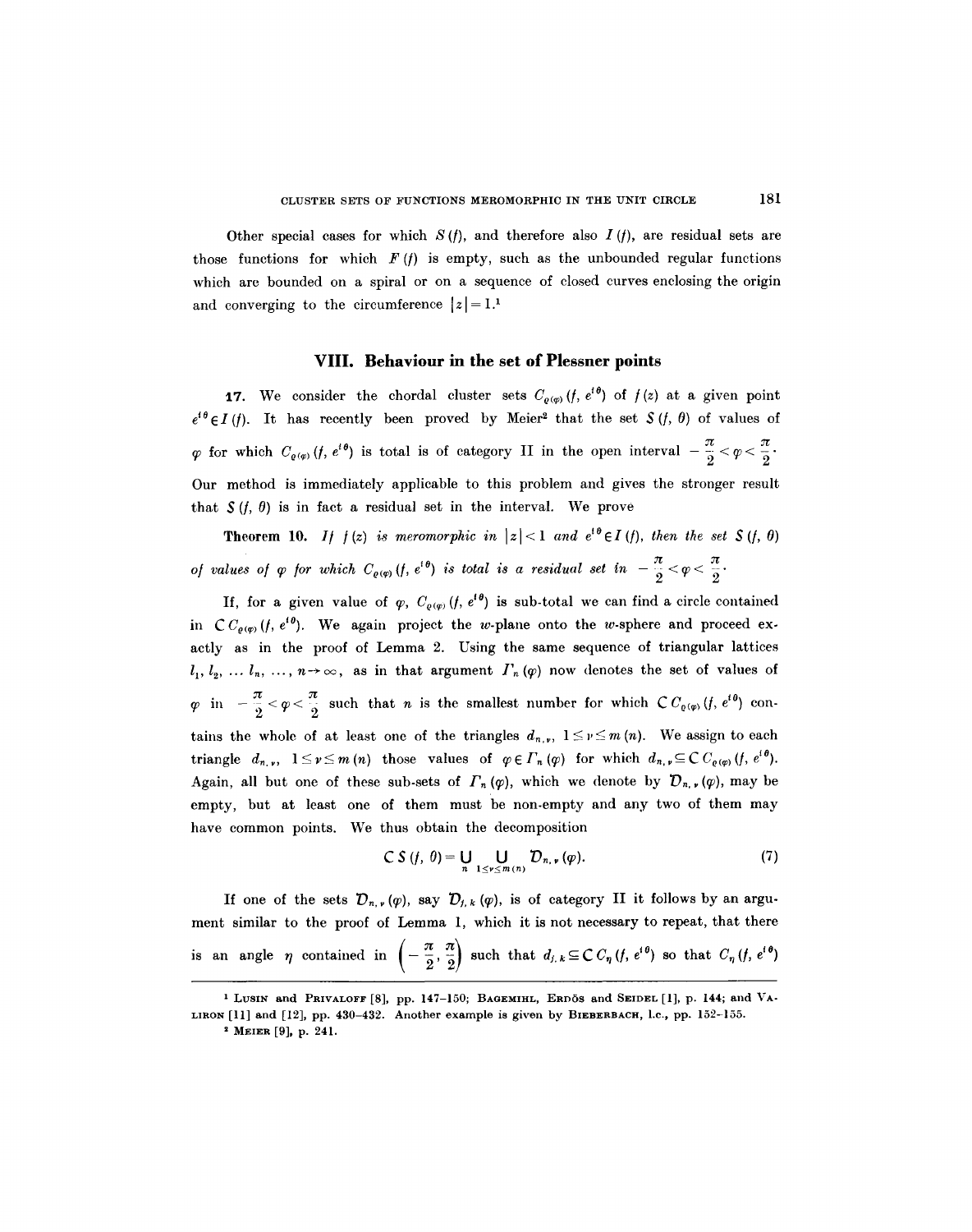is sub-total and consequently  $e^{i\theta} \in C I(f)$ . Therefore, if  $e^{i\theta} \in I(f)$  every set  $\mathcal{D}_{n,r}(\varphi)$ must be of category I in  $\left(-\frac{\pi}{2}, \frac{\pi}{2}\right)$ , and the theorem follows from (7).

18. For any given value of  $\varphi$ , Theorem 10 does not of course establish the existence of any point  $z = e^{i\theta}$  at which the corresponding chordal cluster set  $C_{o(w)}(f, e^{i\theta})$ of  $f(z)$  is total. But we have such an existence theorem in Theorem 6, which, as we have already pointed out, may also be proved for any of the sets  $S_{\rho(p)}(f)$  and certain of the sets  $S_{\lambda(0)}(f)$ . This leads at once to the following generalisation of Theorem 6. Let  $\varphi_1, \varphi_2, \ldots, \varphi_n, \ldots$ , be any enumerable set of values in the interval  $\frac{\pi}{2}$   $\lt \varphi_n$   $\lt \frac{\pi}{2}$  and denote by  $S_{\varSigma_{\theta}(\varphi_n)}(f)$  the set  $\bigcap S_{\theta(\varphi_n)}(f)$  so that  $S_{\varSigma_{\theta}(\varphi_n)}(f)$  is the set of points  $z=e^{i\theta}$  at each of which all the chordal cluster sets  $C_{\rho(\varphi_n)}(f, e^{i\theta})$  are total. We then have

**Theorem 11.** *If*  $f(z)$  *is meromorphic in*  $|z| < 1$  *and if either I (f) or a set*  $S_{\varrho(\varphi)}(f)$ *for some*  $\varphi$  *in the open interval*  $-\frac{\pi}{2} < \varphi < \frac{\pi}{2}$  *is dense on an arc*  $\alpha$  *of the circumference*  $|z|=1$ , then, given any enumerable set  $\varphi_1, \varphi_2, ..., \varphi_n, ...,$  where  $-\frac{\pi}{2} < \varphi_n < \frac{\pi}{2}, n=1, 2, ...,$ *the intersection* 

$$
S_{\Sigma \varrho(\varphi_n)}(f) \cap I(f) \tag{8}
$$

*is residual on x.* 

For by Theorems 6 and 7, both of which are valid with  $S_{\rho(\varphi)}(f)$  in place of  $S(f), I(f)$  is residual on  $\alpha$ . Hence, by Theorem 6,  $S_{\varrho(\varphi_n)}(f)$  is residual on  $\alpha$  for every value of *n* and it follows that the complement  $(\bigcup_n \mathcal{C} S_{e(\varphi_n)}(f)) \cup \mathcal{C} I(f)$  of (8) being the union of an enumerable set of sets of category I on  $\alpha$ , is of category I on  $\alpha$ . This proves the theorem.

Some years ago it was proved by Kierst and Szpilrajn<sup>1</sup> for regular functions that in general, i.e. *in a residual sub-space of the space of functions regular in*  $|z|$  < 1, the *cluster set C<sub>o(v)</sub>* (*f, e<sup>ib</sup>*) *is total for all values of 0 and*  $\varphi$ *. More generally, these authors* proved that for a class of curves  $\lambda(0)$  the cluster set  $C_{\lambda(0)}(f)$  is total for all values of  $\theta$  and in a residual sub-space of the space of regular functions.<sup>2</sup> What Theorem 6

<sup>&</sup>lt;sup>1</sup> KIERST and SZPILRAJN [7], p. 291.

<sup>&</sup>lt;sup>2</sup> Although KIERST and SZPILRAJN only discuss regular functions in the circle  $|z| < 1$  it is clear that their methods will in fact prove that in the space of functions meromorphic in  $|z| \leq 1$  the set of functions  $f(z)$  for which  $C_{\lambda}(f)$  is total for *all* curves  $\lambda$  on which  $|z| \to 1$  is residual.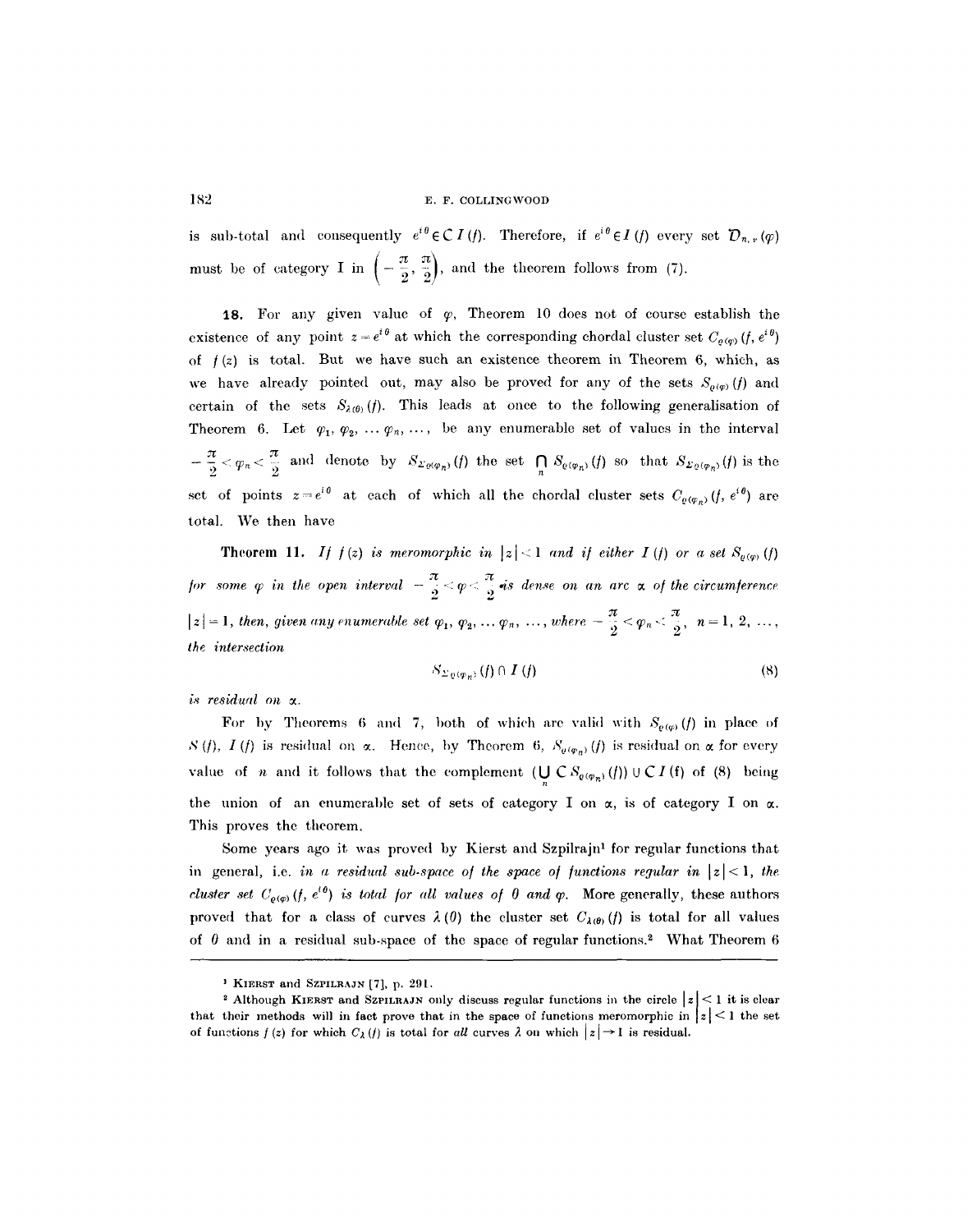and its generalisations, of which Theorems 10 and 11 are examples, now show is that assertions in the same direction, although less sweeping, can be made under specified conditions applicable to individual meromorphic fimctions.

#### **IX. A theorem on isolated essential singularities**

19. The method of  $\S 17$  is equally applicable to the case of a uniform function  $g(z)$  having an isolated essential singularity, which we may assume to be at infinity. We denote by  $C_{\varrho(\varphi)}(g)$  the cluster set of  $g(z)$  as  $z\rightarrow\infty$  along the ray  $\varrho(\varphi)$  defined by  $z = re^{i\varphi}$ ,  $0 \le r < \infty$ , and by  $C_A(g)$  the angular cluster set of  $g(z)$  as  $z \to \infty$  by sequences  $\{z_n\}$  contained in  $\Delta$ . With these definitions we prove

**Theorem 12.** *Suppose that g(z) is non-rational and meromorphic for*  $K < |z| < \infty$ . *The necessary and sufficient condition that, given an angle A defined by*  $z=re^{i\varphi}$ *,*  $q_1 < q < q_2$ ,  $K < r < \infty$ , the angular cluster set  $C_A(q)$  of  $q(z)$  in any  $\Delta \subseteq A$  shall be total *is that the set of values of*  $\varphi$  *in*  $\varphi_1 < \varphi < \varphi_2$  *for which the radial cluster set*  $C_{\varphi(\varphi)}(g)$  *is sub.total is o/ category I.* 

That the condition is necessary follows at once by an application to the sets  $C_{\rho(q)}(g)$  and  $\zeta(g)$ , the set of values of  $\varphi$  for which  $C_{\rho(q)}(g)$  is total, of the argument of §17, practically without modification. The sequence of triangular lattices  ${l_n}$  is constructed and the corresponding subsets  $\Gamma_n(\varphi)$  of  $\mathcal{C} S(g)$  are defined as in §17 above and we obtain the decomposition

$$
CS(g) = \bigcup_{n=1}^{\infty} \bigcup_{y \in (m(n))} D_{n, y}( \varphi), \tag{9}
$$

where  $\mathcal{D}_{n,r}(\varphi)$  is now the subset of  $\Gamma_n(\varphi)$  for which  $\mathcal{C}C_{\varrho(\varphi)}(\varphi)$  contains the triangle  $d_{n,r}$ ,  $1 \leq r \leq m(n)$ . If a set  $\mathcal{D}_{j,k} (\varphi)$  is of category II in  $(\varphi_1, \varphi_2)$  then there is an angle  $\Delta$  contained in  $\varphi_1 < \varphi < \varphi_2$  such that  $d_{j,k} \subseteq C C_{\Delta}(g)$ . The angular cluster set  $U_j(g)$  is thus sub-total and the necessity of the condition follows. For if every  $U_j(g)$ is total then all the  $\mathcal{D}_{n,r}(q)$  must be of category I and it follows from (9) that  $\mathcal{C}$  S(g) must be of category I in  $(\varphi_1, \varphi_2)$ .

The condition is also sufficient. For if it is satisfied every angle  $\Lambda \subseteq A$  contains a ray  $z = r e^{i\varphi}$ ,  $0 \le r < \infty$ , on which  $C_{\varrho(\varphi)}(g)$  is total; and  $C_A(g)$ , which contains  $C_{\varrho(\varphi)}(g)$ , is therefore total.

The theorem can evidently be generalised for domains swept out by a curve  $A(\varphi)$  rotated about the origin,  $A(\varphi)$  being subject to suitable restrictions, as for example that  $|z|$  is strictly increasing on  $\Lambda(\varphi)$ .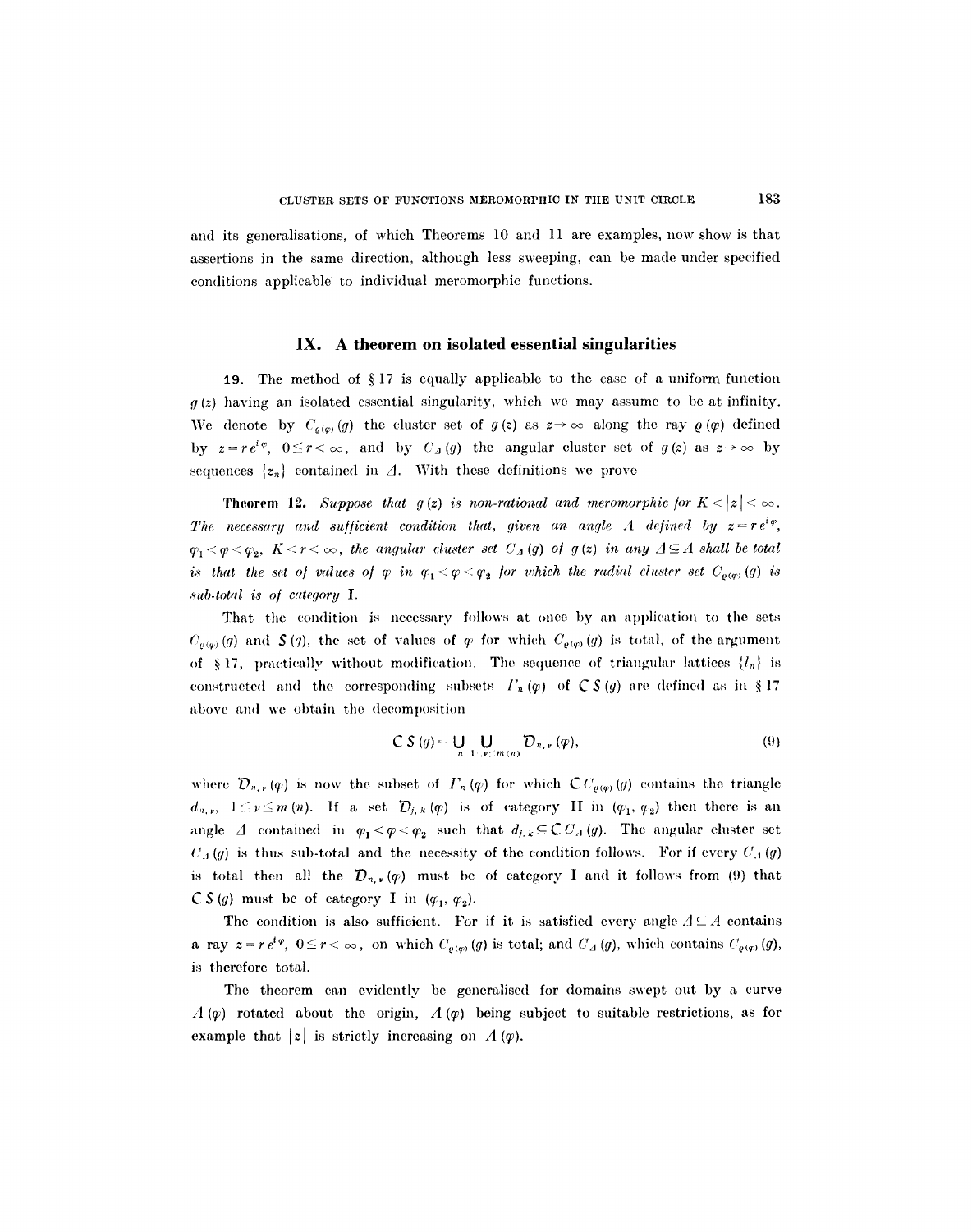## **Postscript**

It was not until after this paper was finished that I became aware of two very recent papers of Bagemihl and Seidel [2] and [3]. The authors there study problems closely related to those studied here and in [2] they prove some of the same results. Theorem 7 (b) and Corollary 1 of [2] are respectively Theorem 1 and Corollary I of the present paper, while Theorems 7 (a) and 7 (b) of [2] are special cases of our Theorem 6, and Theorem 9 of [2] contains our Theorem 10. However, the methods of these two quite independent investigations are sufficiently different to give each of them an independent interest and there are a considerable number of results which are not common to both. In particular, our Theorem 5 and its consequences may be mentioned. It has therefore seemed best, in spite of the overlapping of the results referred to<sup>1</sup>, to leave this paper unaltered except for the addition of this brief note.

*Lilburn Tower, Alnwick, England* 

# **References**

- [1]. F. BAGEMIHL, P. ERDÖS and W. SEIDEL, Sur quelques propriétés frontières des fonctions holomorphes définies par certains produits dans le cercle unité, *Ann. scient. Ec. Norm. Sup.,* (3) 70 (1953), 135-147.
- [2]. F. BAGEMIHL and W. SEIDEL, A general principle involving Baire category, with applications to function theory and other fields, Proc. Nat. Academy of Sciences, 39 No. 10 (October 1953), 1068-1075.
- [3]. -----, Spiral and other asymptotic paths, and paths of complete indetermination, of analytic and meromorphic functions, *ibid.*, No. 12 (December 1953), 1251-1258.
- [4], C. CARATHEODORY, Zum Schwarzschen Spiegehmgsprinzip, *Comm. Math. Helveticae,* 19 (1946/47), 263-278.
- [5]. E. F. COLLINGWOOD and M. L. CARTWRIGHT, Boundary theorems for functions meromorphic in the unit circle, Acta *Mathematics,* 87 (1952), 83-146.
- [6]. W. GROSS, Zum Verhalten analytischer Funktionen in der Umgebung singulärer Stellen, *Math. Zeitschri]t,* 2 (1918), 243-294.
- [7]. S. KIERST and E. SZPILRAJN, Sur certaines singularités des fonctions analytiques uniformes, *Fundamenta Mathematicae,* 21 (1933), 276-294.
- [8]. N. LUSIN and J. PRIVALOFF, Sur l'unicité et la multiplicité des fonctions analytiques, *Ann. scient. Ec. Norm. Sup.,* (3) 42 (1925), 143-191.

I Theorems 1, 2 and (in a slightly weaker form) 6 of the present paper had already been communicated to the *Proceedings of the International Congress of Mathematicians*, 1954. Theorems 3, 5 and 6 were given in a recent note, *Comptes Rendus* t. 238, pp. 1769-I771.